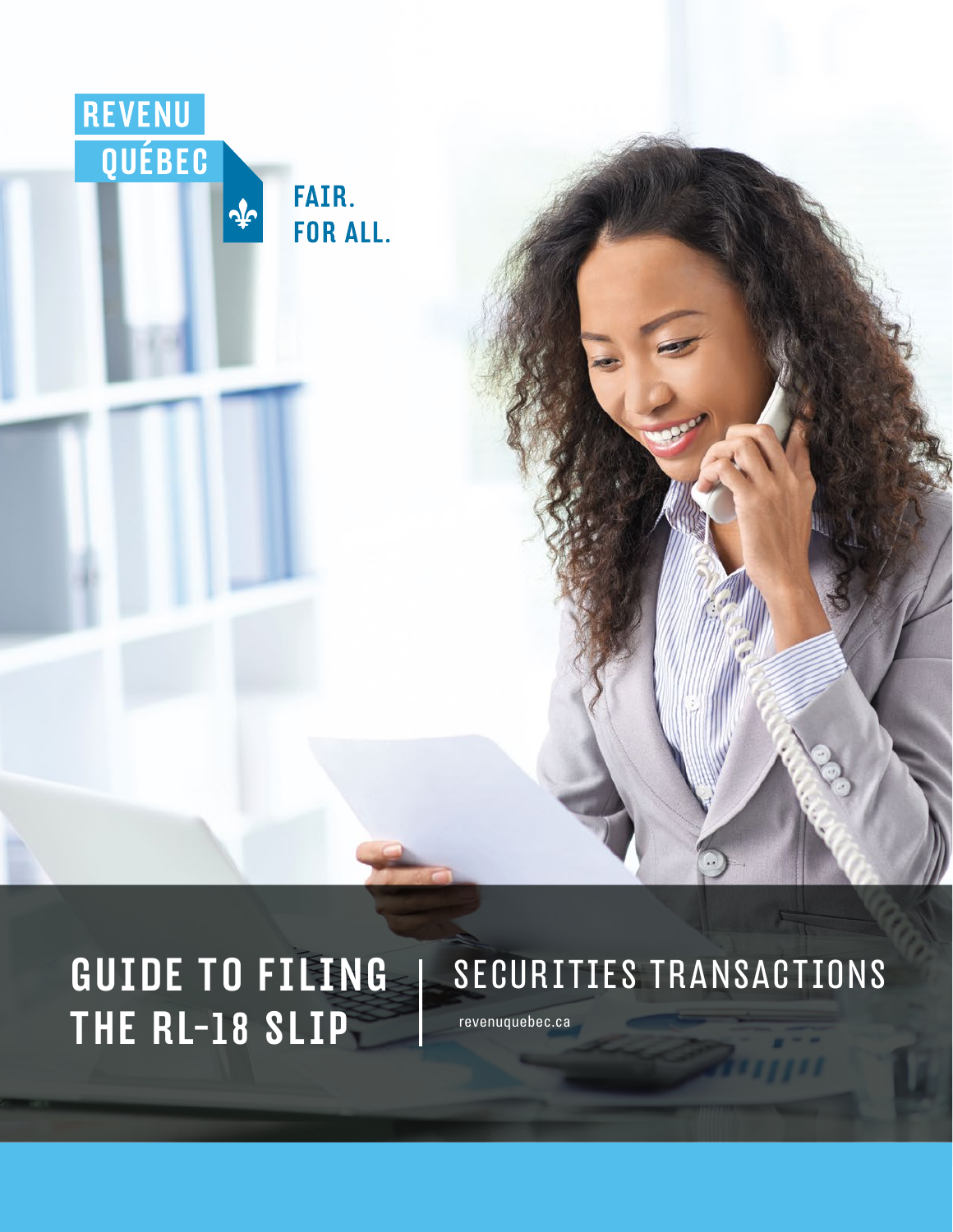BY FILING RL-18 SLIPS, YOU HELP INDIVIDUALS AND CORPORATIONS IN QUÉBEC REPORT ALL THEIR SECURITIES TRANSACTIONS CORRECTLY, MAKING IT POSSIBLE FOR THEM TO PAY THEIR FAIR SHARE OF INCOME TAX.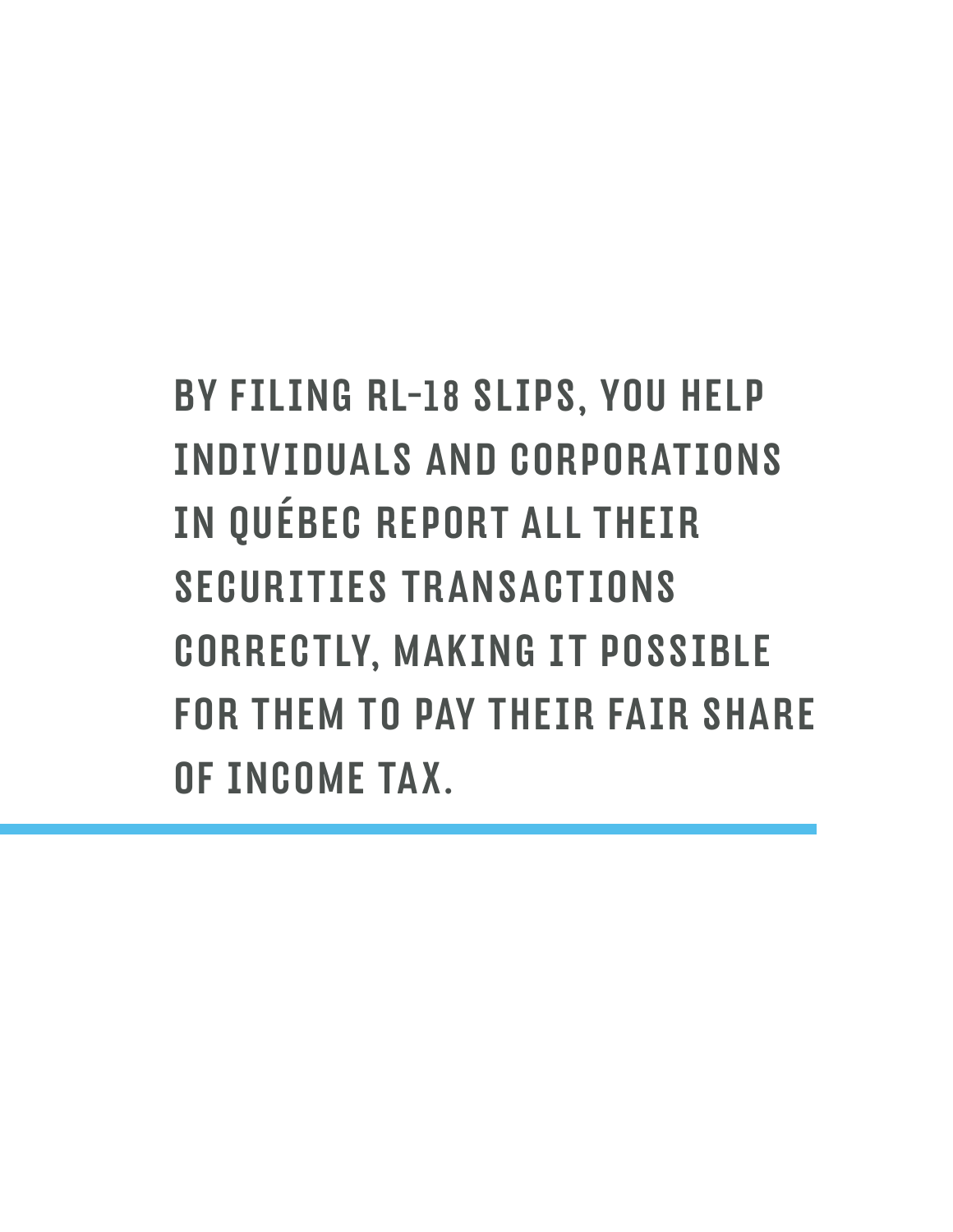# **CONTENTS**

|                | <b>Principal changes</b><br>5 |                                                                                      |  |  |  |
|----------------|-------------------------------|--------------------------------------------------------------------------------------|--|--|--|
|                | <b>General information</b>    |                                                                                      |  |  |  |
|                | 1.1                           |                                                                                      |  |  |  |
|                |                               | 1.1.1                                                                                |  |  |  |
|                |                               | 1.1.2                                                                                |  |  |  |
|                |                               | Securities transactions that do not need to be reported on the RL-18 slip 7<br>1.1.3 |  |  |  |
|                | 1.2                           |                                                                                      |  |  |  |
|                | 1.3                           |                                                                                      |  |  |  |
|                | 1.4                           |                                                                                      |  |  |  |
| $\overline{2}$ |                               | <b>Filing the RL-18 slip</b><br>13                                                   |  |  |  |
|                | 2.1                           |                                                                                      |  |  |  |
|                | 2.2                           |                                                                                      |  |  |  |
|                | 2.3                           |                                                                                      |  |  |  |
|                | 2.4                           |                                                                                      |  |  |  |
|                | 2.5                           |                                                                                      |  |  |  |
|                |                               | 2.5.1                                                                                |  |  |  |
|                |                               | 2.5.1                                                                                |  |  |  |
|                | 2.6                           |                                                                                      |  |  |  |
| 3              |                               | <b>Completing the RL-18 slip</b><br>16                                               |  |  |  |
|                | 3.1                           |                                                                                      |  |  |  |
|                | 3.2                           |                                                                                      |  |  |  |
|                | 3.3                           |                                                                                      |  |  |  |
|                | 3.4                           |                                                                                      |  |  |  |
|                | 3.5                           |                                                                                      |  |  |  |
|                | 3.6                           |                                                                                      |  |  |  |
|                | 3.7                           |                                                                                      |  |  |  |
|                | 3.8                           |                                                                                      |  |  |  |
|                | 3.9                           |                                                                                      |  |  |  |
|                | 3.10                          |                                                                                      |  |  |  |
|                | 3.11                          |                                                                                      |  |  |  |
|                | 3.12                          |                                                                                      |  |  |  |
|                | 3.13                          |                                                                                      |  |  |  |
|                | 3.14                          |                                                                                      |  |  |  |
|                | 3.15                          |                                                                                      |  |  |  |
|                | 3.16                          | Box 23 - Quantity of securities received in exchange manufactured contained as $19$  |  |  |  |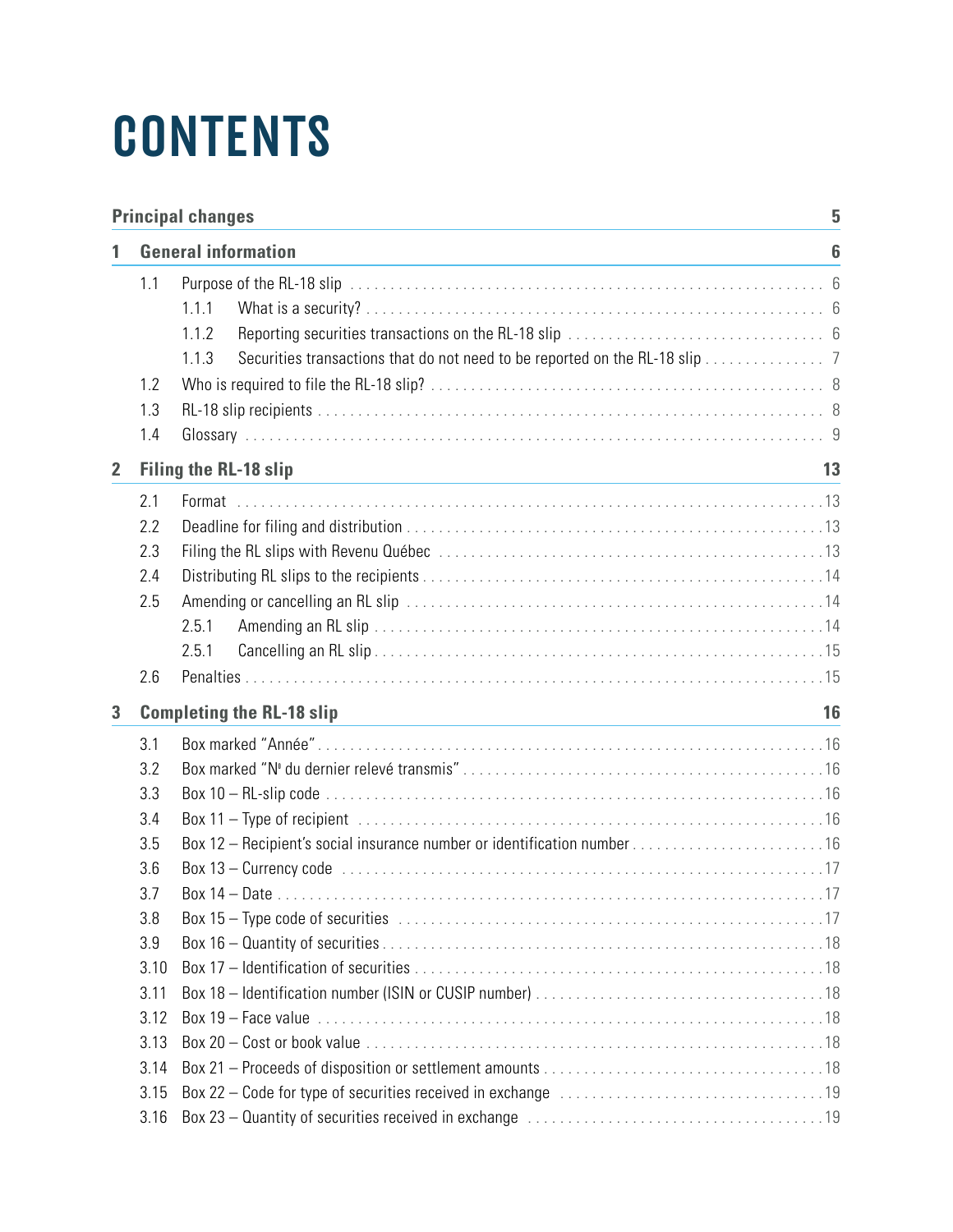|                           | 3.17 |        |                                                                                                  |  |  |
|---------------------------|------|--------|--------------------------------------------------------------------------------------------------|--|--|
|                           | 3.18 |        |                                                                                                  |  |  |
|                           | 3.19 |        |                                                                                                  |  |  |
|                           | 3.20 |        |                                                                                                  |  |  |
|                           |      | 3.20.1 |                                                                                                  |  |  |
|                           |      | 3.20.2 |                                                                                                  |  |  |
| 4<br><b>Special cases</b> |      |        | 21                                                                                               |  |  |
|                           | 4.1  |        |                                                                                                  |  |  |
|                           | 4.2  |        |                                                                                                  |  |  |
|                           |      | 4.2.1  |                                                                                                  |  |  |
|                           |      | 4.2.2  | FMV of the security received in exchange cannot be determined [1, 1, 1, 1, 1, 1, 1, 1, 1, 1, 21] |  |  |
|                           | 4.3  |        |                                                                                                  |  |  |
|                           |      | 4.3.1  |                                                                                                  |  |  |
|                           |      | 4.3.2  |                                                                                                  |  |  |

This guide will help you complete the RL-18 slip (securities transactions). The information in it does not constitute a legal interpretation of the *Taxation Act* or any other legislation.

This guide is valid for the **2021** taxation year and **subsequent years** unless administrative or legislative changes make an update necessary.

The numbers at the end of certain paragraphs refer to sections of the Tax Administration Act (section numbers preceded by "TAA"), the Taxation Act (section numbers only), the Regulation respecting the Taxation Act (section numbers with an "R"), Regulation 31-103 of the Securities Act (section numbers preceded by "SA (r. 10)") or the Act to establish a legal framework for information technology (section numbers preceded by "ALFIT").

For more information, contact us as shown at the end of the guide.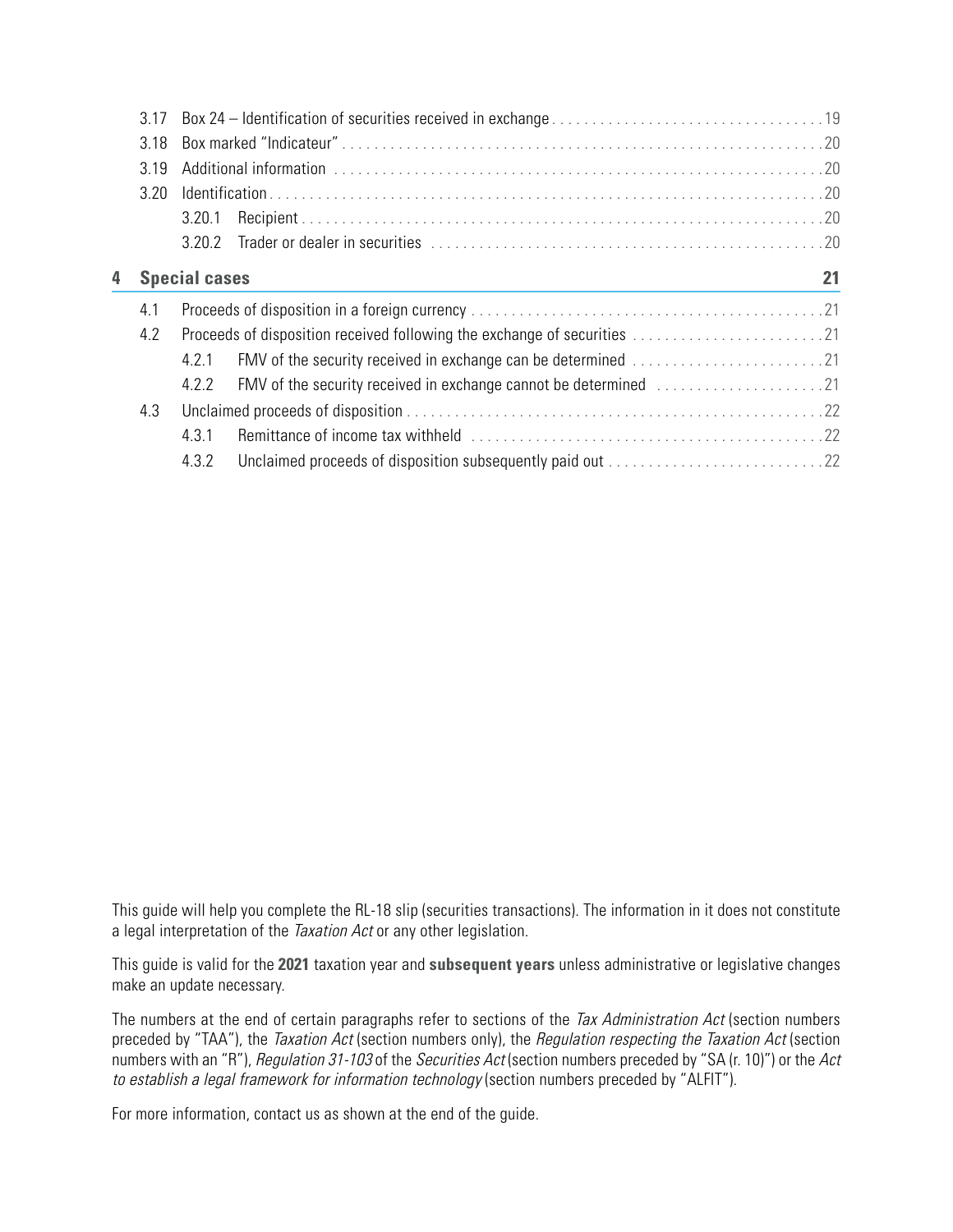## <span id="page-4-0"></span>PRINCIPAL CHANGES

#### **Information related to multiple securities transactions entered on a recipient's RL-18 slip**

As of 2021, securities traders and dealers who send us the RL-18 slips online (in an XML file) can send recipients a consolidated RL-18 slip containing information for **multiple** securities transactions instead of sending them several RL-18 slips each containing information for a single transaction.

For more information, see section 2.4.

#### **"Indicateur" (indicator) box**

We have added an "Indicateur" (indicator) box to the RL-18 slip to inform the recipient that the slip is:

- a consolidated RL-18 slip showing information for multiple securities transactions (enter the letter "C" in the box);
- an RL-18 slip showing information for a single securities transaction (enter the letter "U" in the box).

For more information, see sections 2.4 and 3.18.

#### **Cost or book value**

The cost or book value you must enter in box 20 is the total amount paid to purchase a security, including any transaction charges related to the purchase.

However, as of 2021, you must also adjust for reinvested distributions, returns of capital and corporate reorganizations.

For more information, see section 3.13.

#### **New security type codes**

We have created two new codes so you can enter the type of securities covered by the RL-18 slip in boxes 15 and 22:

- Code BO1 is for a bulk transaction in bonds for which the quantity cannot be determined.
- Code DO1 is for a bulk transaction in debt obligations in bearer form for which the quantity cannot be determined.

We also eliminated the DEN Commodity ("denrée") code.

For more information, see sections 3.8 and 3.15.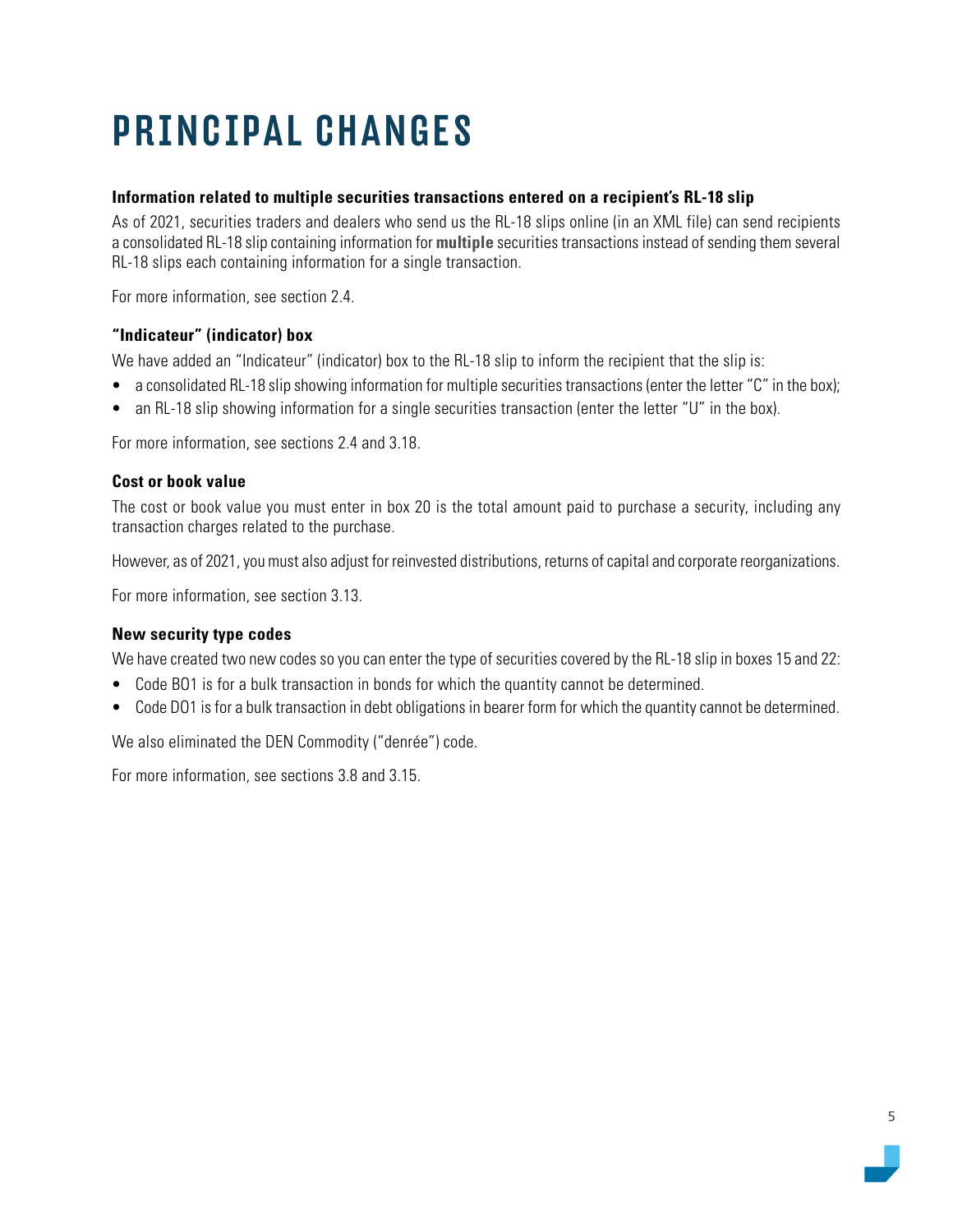## <span id="page-5-0"></span>1 GENERAL INFORMATION

## **1.1 Purpose of the RL-18 slip**

The RL-18 slip is used to report securities transactions, that is, transactions made by traders or dealers in securities, or by issuers of securities and their agents, that involve the purchase, sale, redemption, acquisition or cancellation of securities.

Recipients use the information on the slip to calculate the capital gains (or losses) to report in their income tax return.

## **1.1.1 What is a security?**

A security may be:

- a publicly traded share of a corporation's capital stock;
- a publicly traded debt obligation;
- a debt obligation issued or guaranteed by:
	- the Government of Canada (for example, a Treasury bill),
	- a provincial government or its agent,
	- a Canadian municipality,
	- a municipal or public body that performs a government function in Canada,
	- the government of a foreign country or of a political subdivision of a foreign country, or a local authority of such a government;
- a publicly traded interest in a trust;
- a publicly traded interest in a partnership;
- an option or contract for property listed above; or
- a publicly traded option or contract for any property, including commodities, financial futures, foreign currency and precious metals, or for an index relating to any property.

*1086R82*

## **1.1.2 Reporting securities transactions on the RL-18 slip**

You must report all securities transactions on the RL-18 slip, regardless of the proceeds of disposition.

However, if you made more than one transaction involving **identical securities** on behalf of the same client, you can treat them as a single transaction and enter the total. Examples of identical securities include units of the same mutual fund, all commodity futures and shares of the same class in the same corporation.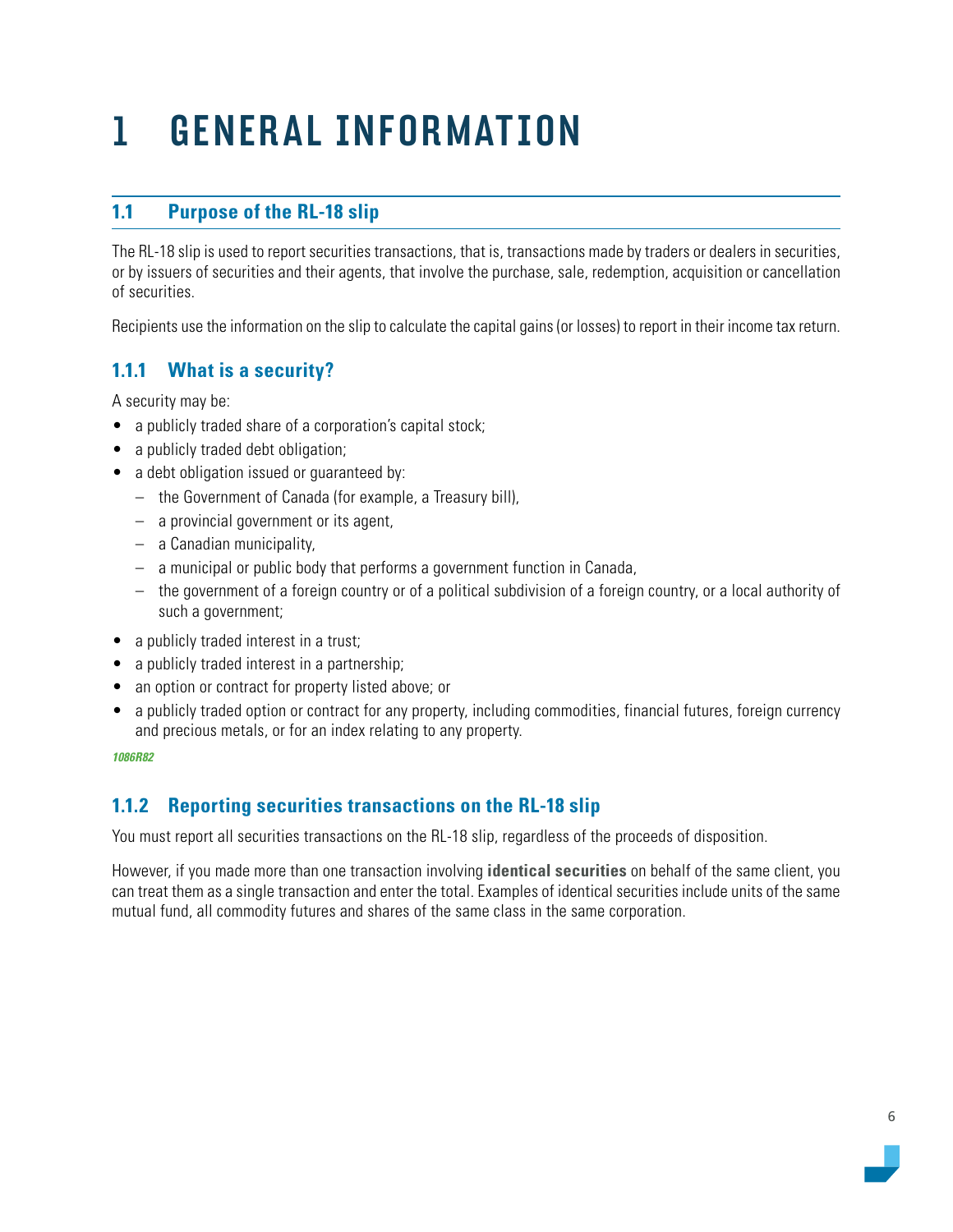## <span id="page-6-0"></span>**1.1.3 Securities transactions that do not need to be reported on the RL-18 slip**

You **must not** file an RL-18 slip for the following securities transactions:

- the purchase of a security by a trader or dealer in securities from another trader or dealer in securities, unless the latter was not resident in Canada;
- the sale of securities by a trader or dealer in securities on behalf of another trader or dealer in securities;
- the sale of currency, precious metals in the form of jewellery, works of art or numismatic coins;
- the sale of precious metals by a person that, in the ordinary course of business, produces or sells precious metals in bulk or in commercial quantities;
- the sale of securities by a trader or dealer in securities on behalf of a person exempt from income tax under Part I of the *Taxation Act* (sections 980 and following);
- the redemption, acquisition or cancellation of a debt obligation by the issuer or the issuer's mandatary, where:
	- the debt obligation was redeemed, acquired or cancelled for the amount of its principal,
	- the redemption, acquisition or cancellation satisfied all of the issuer's obligations in respect of the debt obligation.
	- any person with an interest in the debt obligation is entitled to payment of the principal proportionate to the interest payable to the person, and
	- an RL slip other than the RL-18 slip must be filed because of the redemption, acquisition or cancellation;
- purchases, sales, redemptions, acquisitions or cancellations of securities for which a trust must file an RL-16 slip;
- the deemed disposition of a security; or
- the expiry or exercise of an option, a right or a warrant.

#### *1086R87*

#### **Example**

A client of a trader or dealer in securities owns an option to purchase publicly traded shares of the capital stock of XYZ Corporation Inc.

If the trader or dealer purchases the option from the client or sells the option to a third party on behalf of the client, the trader or dealer must report the transaction on an RL-18 slip.

However, if the client exercises the option or the option expires, the transaction does not need to be reported on an RL-18 slip.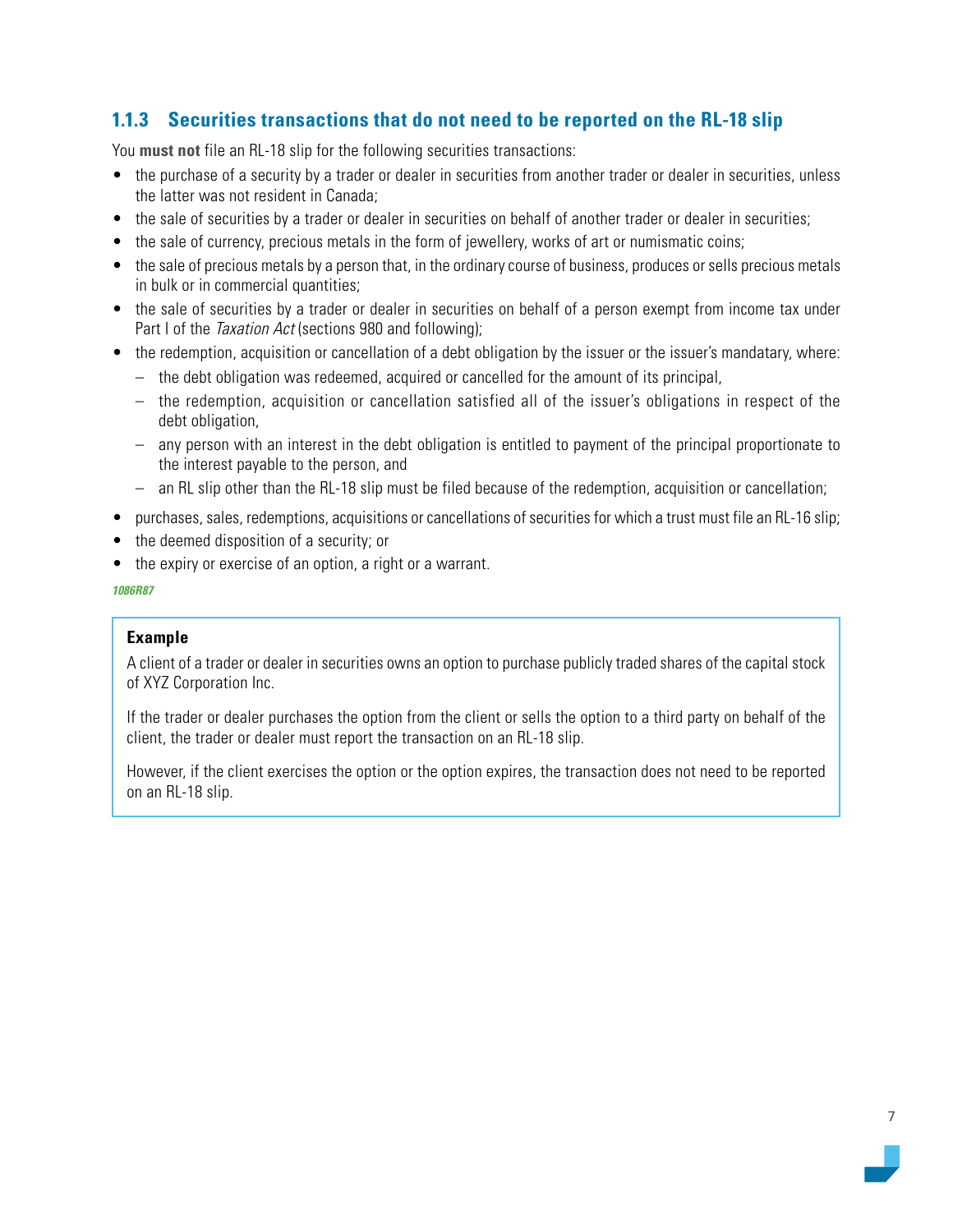## <span id="page-7-0"></span>**1.2 Who is required to file the RL-18 slip?**

The RL-18 slip must be filed by the following persons (provided the person is either an individual resident in Québec or a corporation with an establishment in Québec):

- a trader or dealer in securities that:
	- purchases a security as principal, or
	- sells a security as a mandatary;
- a person that, in the ordinary course of business, buys and sells precious metals in the form of certificates, bullion or coins, and that makes a payment to another person (also an individual resident in Québec or a corporation with an establishment in Québec) related to the sale of precious metals by that other person;
- a person that, as the agent or mandatary of an individual resident in Québec or a corporation with an establishment in Québec, receives the proceeds of a transaction made in the name of the mandatary or agent;
- a person that, when a bearer debt obligation is disposed of or redeemed, makes a payment to an individual resident in Québec or acts as the agent or mandatary of the individual;
- a person (with the exception of an individual that is not a trust) that issues a security and subsequently purchases, redeems or cancels it, **except** when the transaction involves:
	- a bond conversion, that is, the exchange of a bond for another bond of the same debtor, where the terms of the original bond give the holder the right to make the exchange, and where the amount payable on the acquired bond at maturity is the same as the amount payable on the exchanged bond at maturity,
	- the exchange of a share, bond or note for a share of the **same** corporation (see section 301 of the Taxation Act), if the share is the only consideration given in exchange,
	- the exchange of a share for a new share in the course of the reorganization of a corporation's capital, if the new share is the only consideration given in exchange (see sections 541 and following of the Taxation Act),
	- the acquisition, redemption or cancellation of a security where there is an amalgamation (see section 544 of the Taxation Act),
	- the disposition of a security upon the dissolution of a partnership (see sections 620 to 622, 624 and 625 of the Taxation Act), or
	- the transfer of a security, upon the dissolution of a partnership, to another partnership that is deemed to be the continuation of the dissolved partnership (see section 633 of the Taxation Act).

*1086R12, 1086R83 – 1086R86*

## **1.3 RL-18 slip recipients**

You must file an RL-18 slip for individuals resident in Québec or corporations with an establishment in Québec that disposed of or redeemed securities in the year. If two or more recipients jointly owned a security, you must prepare a single RL-18 slip for both recipients.

8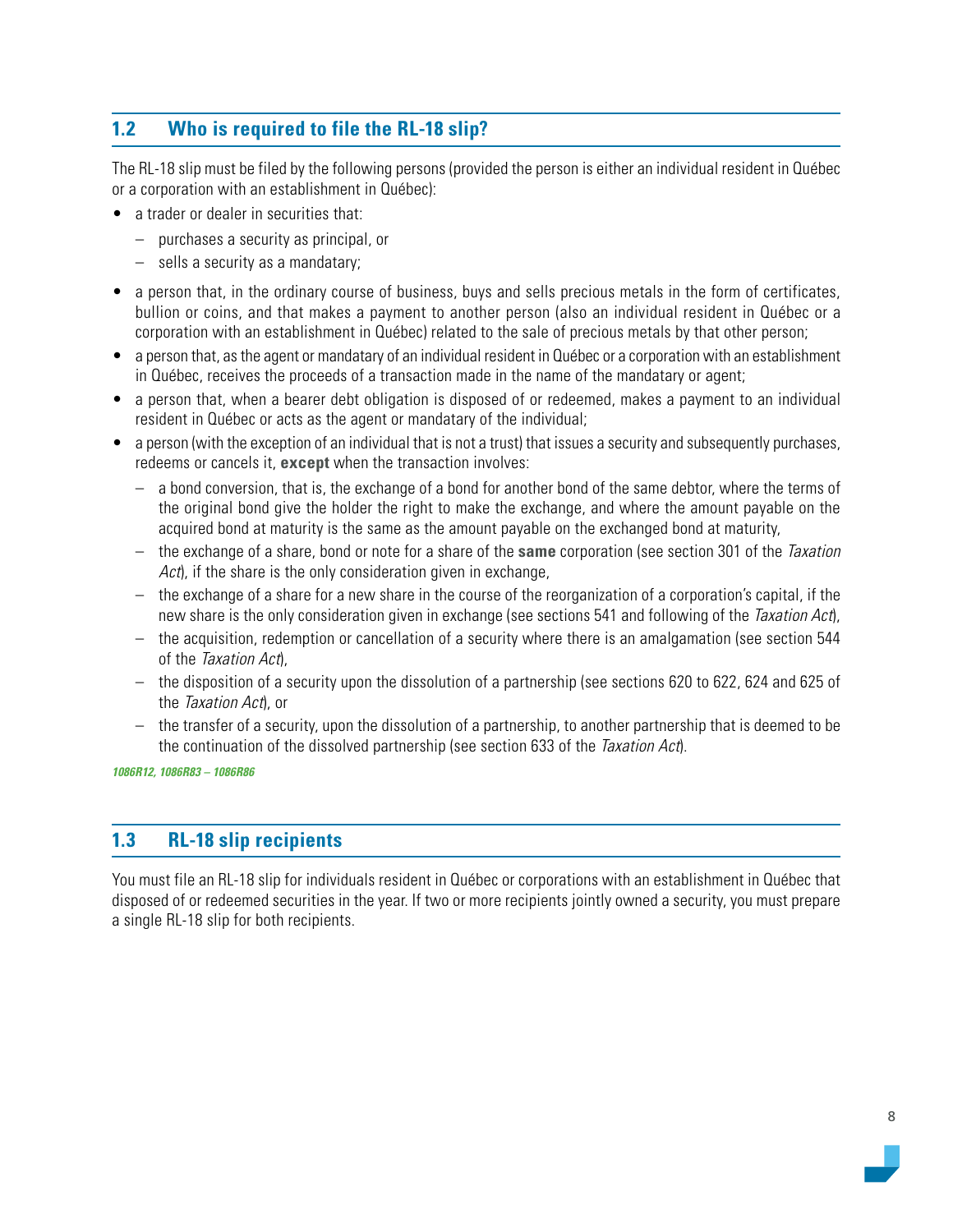## <span id="page-8-0"></span>**1.4 Glossary**

#### **Agent**

A person designated to act on behalf of another person.

#### **Amalgamation**

The union of separate corporations to form a single new corporation.

#### **As principal**

A person who buys securities for his or her own account rather than in another person's name.

#### **Banker's acceptance**

A draft payable at maturity, drawn by a creditor against a debtor.

#### NOTE

Banker's acceptances are short-term credit instruments that are commonly sold at a discount.

#### **Bearer**

A person in possession of a negotiable instrument (see "bearer debt obligation").

#### **Bearer debt obligation**

An instrument that is payable to the bearer or to cash, or that does not designate a specific payee (see "bearer").

#### **Bond**

A security under which the issuer contracts to pay the lender a fixed amount at a future date and to make a series of interest payments.

### NOTE

Some bonds can be issued at a discount; in this case, they do not bear interest.

#### **Book cost**

The total amount paid to purchase a security, including any transaction charges related to the purchase, adjusted for reinvested distributions, returns of capital and corporate reorganizations. *SA (r. 10) 1.1*

#### **Call**

A demand on the holder to submit securities for payment or redemption.

#### **Cancellation of securities**

The action by which issuers call back their own securities in order to cancel them and reduce the number of outstanding securities.

#### **Capital stock**

All shares, including preferred and common shares, representing ownership of a corporation (see "principal").

#### **Commercial paper**

A negotiable instrument (promissory note, bank cheque, etc.) for the payment of money, commonly sold at a discount.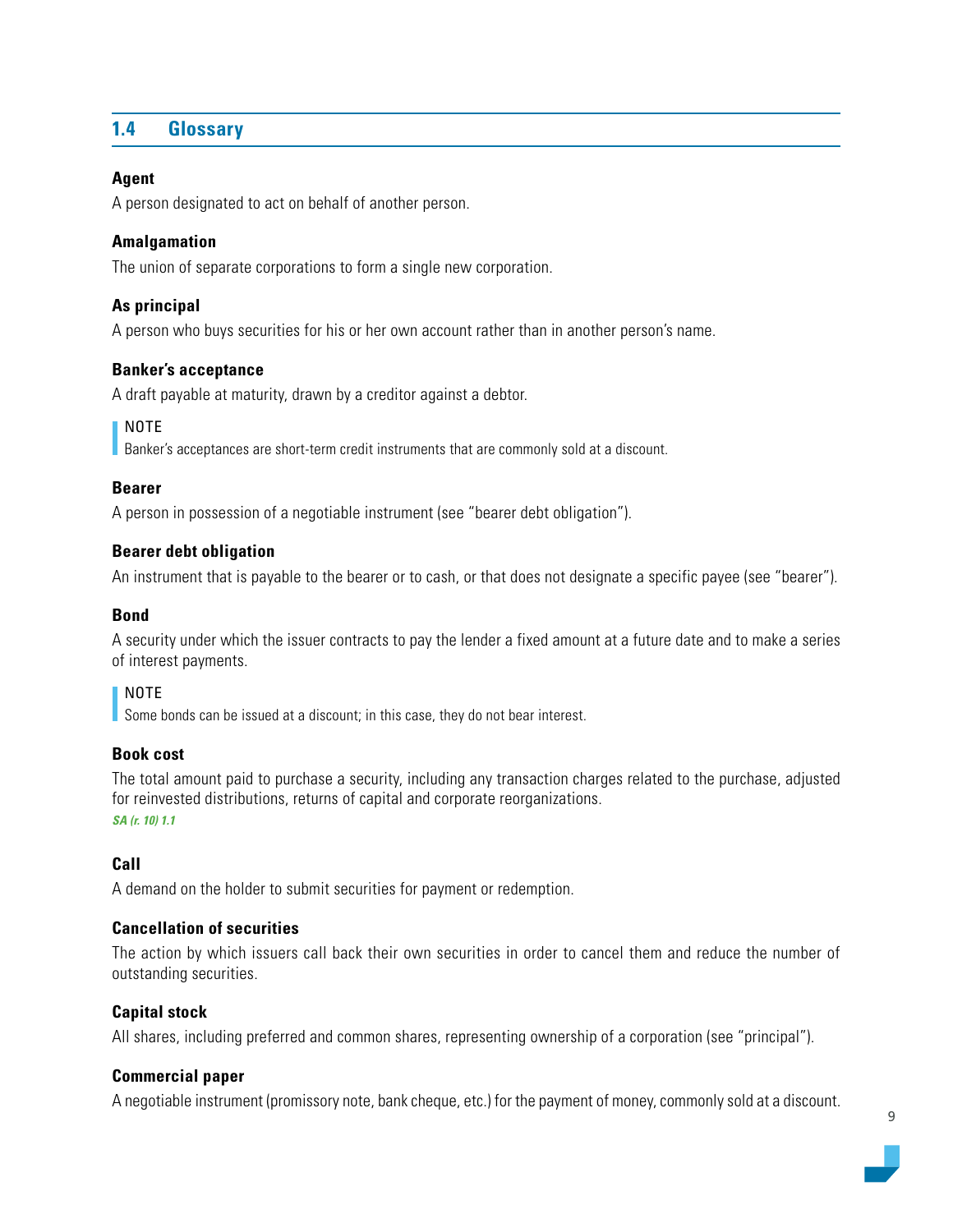#### **Commodities**

Staples such as wool and cotton, or any articles of merchandise which may be traded because they are useful or serviceable.

#### **Consideration**

A valuable (generally money, but including corporeal or incorporeal property) given by one of the parties upon conclusion of a transaction.

#### **Contract**

An agreement between persons that creates an obligation (see "option").

#### **Creditor**

A person to whom a debt is owed by another person, called the "debtor."

#### **Debenture**

A promissory note or bond backed by the credit rating of a corporation.

#### **Debt obligation**

A fixed obligation to pay money or some other valuable consideration.

#### **Debtor**

A person who owes a debt.

#### **Deemed disposition**

A transaction that is considered to have occurred when the holder of property transfers it to a trust, leaves Canada or dies.

#### NOTE

The property is deemed to have been disposed of even if no transaction actually took place.

#### **Discount**

The difference between present and maturity value.

#### NOTE

"At discount" refers to the action of buying or selling an instrument before maturity at less than face value.

#### **Draft**

An order to pay a sum of money on demand or at a definite time.

#### **Exchange**

A marketplace at which different securities are bought and sold (for example, a stock exchange or a commodity exchange).

#### **Exchange of securities**

A transaction that involves trading one security for another.

#### **Face value**

The nominal value that appears on the face of a document, generally a bond (amount to be repaid at maturity).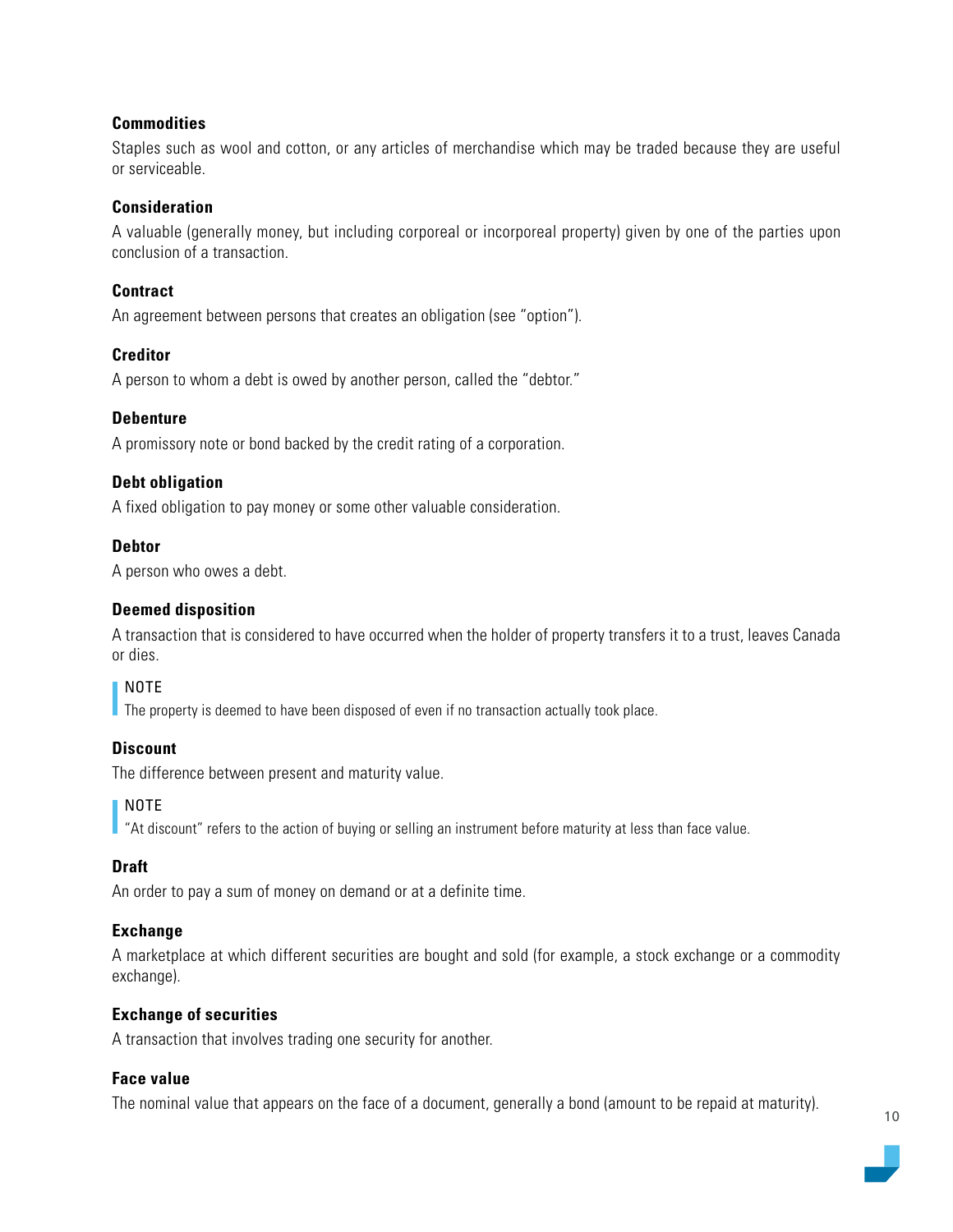#### **Fair market value (FMV)**

The **highest** price that can be obtained on the open market, where the seller and the buyer consent to the transaction, are well-informed and are dealing at arm's length with each other.

#### **Futures**

The right to receive at a future date a specific quantity of a given commodity for an agreed price.

#### **Holder**

A person who is in possession of a security and who is entitled to receive payment of the security.

#### **Index**

A list of securities provided through an exchange (stock, commodities, futures exchange, etc.).

#### **Instrument**

Any negotiable written document.

#### **Mandatary**

A person authorized to act on behalf of another person.

#### **Note**

An instrument containing a promise by the signee to pay to a specified person, or the bearer, a sum of money at a specified time.

#### **Numismatic coin**

A coin or coin-like object that has a particular value to collectors.

#### **Option**

A right to buy commodities or securities within an agreed period, at an agreed price, or to sell commodities or securities at an agreed price and time (see "contract").

#### NOTE

Options can be used both to buy and sell.

#### **Partnership**

Institution by virtue of which two or more persons accept to carry on an activity together (including the operation of a business) and pool their assets, credits or efforts in a business with a view to making a profit that is shared among themselves.

#### NOTE

A partnership is not subject to income tax. It is the members that must report their share of the partnership income or losses on their income tax returns.

#### **Precious metals**

Coins, metals (especially gold and silver) before coining, or certificates representing such metals.

#### NOTE

The term does not include jewellery, works of art or numismatic coins.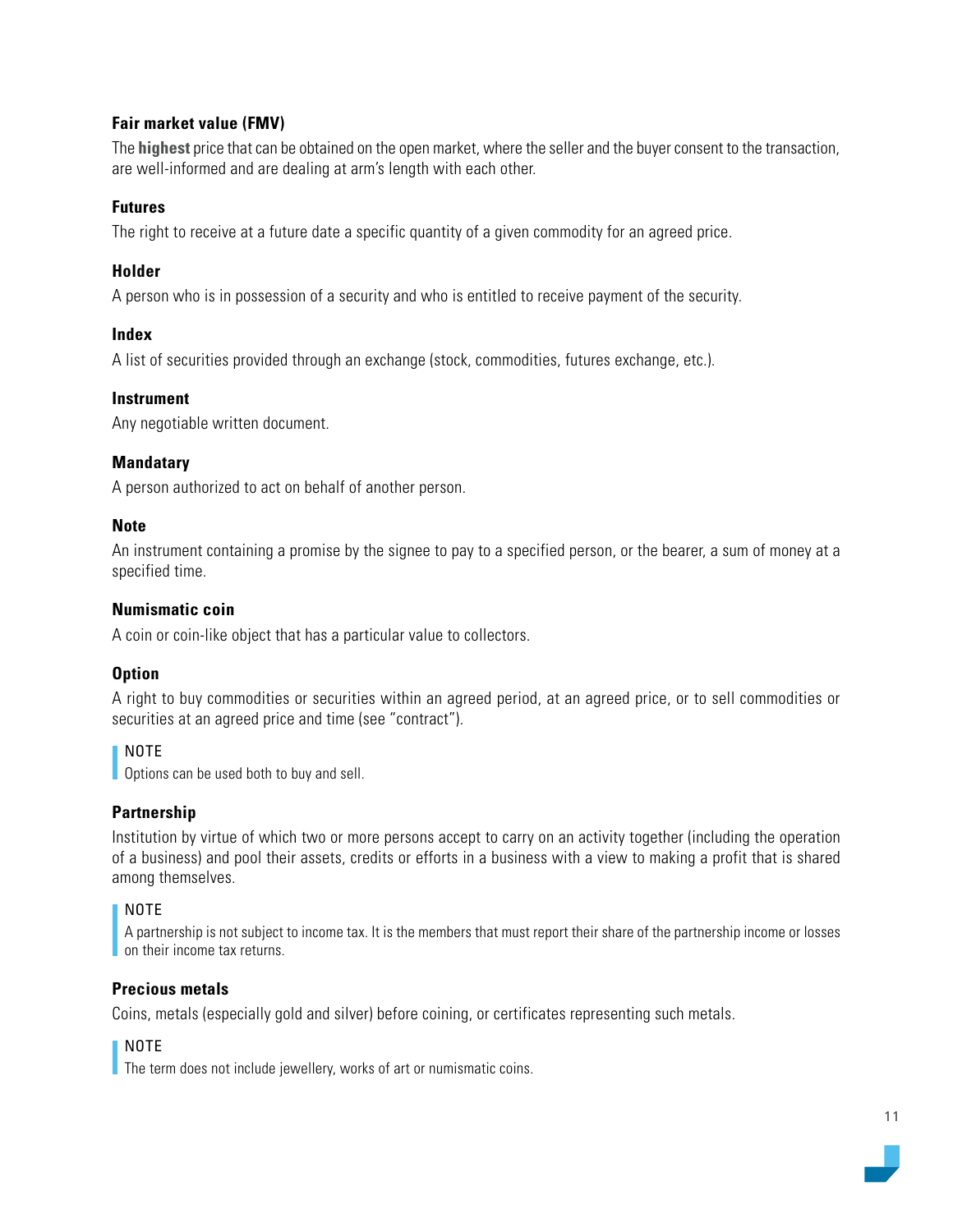#### **Premium**

The amount by which the issue price or market value of a security exceeds its face value.

#### **Principal**

The capital sum of a debt or obligation, as distinguished from interest or other additions to it (see "capital stock").

#### **Prospectus**

A document published by a corporation inviting the public to subscribe to an issue of shares, unsecured bonds or other securities.

#### **Public corporation**

A corporation with stock listed on certain exchanges, regulated by a national or regional government.

#### **Publicly traded**

Listed or posted on an exchange (stock exchange, commodity exchange, futures exchange, etc.); sold or distributed under a prospectus or similar document.

#### **Redemption of securities**

The action of an issuer that buys back its own securities (in many cases, its own shares).

#### **Right**

A privilege granted to the holder of a particular security, such as the right to purchase additional shares of the issuer or the right to exchange the security held for a different security.

#### **Sale**

The transfer of property for payment, including the granting of an option or a short sale.

#### NOTE

A short sale is a contract for the sale of securities which the seller does not own but will deliver at a specified time.

#### **Security**

The term "security" is defined in section 1.1.1 of this guide.

#### **Trader or dealer in securities**

A registered or licensed person who is authorized to trade in securities and who, in the ordinary course of carrying on a business, sells securities on behalf of others.

## **Treasury bill**

A short-term obligation of the Government of Canada or of a provincial government.

## NOTE

**Treasury bills are for terms of three, six or twelve months.** 

#### **Warrant**

A certificate granting the owner the right to purchase securities.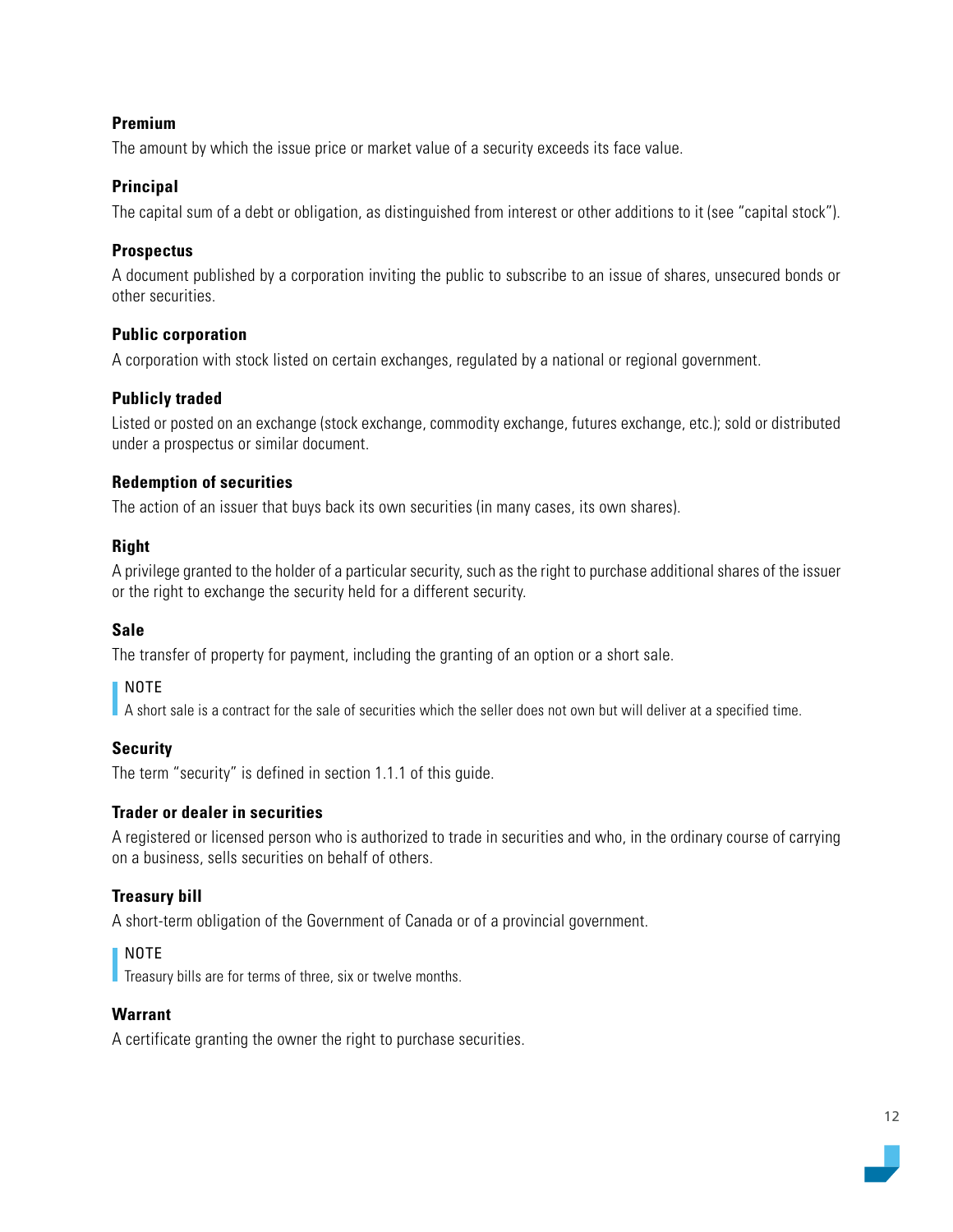## <span id="page-12-0"></span>2 FILING THE RL-18 SLIP

## **2.1 Format**

As a rule, you must file the required information on the prescribed RL-18 slip.

The RL-18 slip is available on our website at [revenuquebec.ca](https://www.revenuquebec.ca/en). A paper version is also available. In addition, you may use a computer-generated RL-18 slip created either by software authorized by Revenu Québec or by your own in-house software.

In-house software for filing RL-18 slips must meet certain requirements. For more information, consult the **Partners**  section of our website. We do not offer monetary compensation for using your own slips.

For more information on the certification of software used to file RL-18 slips in XML, contact the Direction de la gestion des relations avec les partenaires at 418 266-1201 or, toll-free, at 1 866 840-7060. You can also email the Direction at [infoconcepteur@revenuquebec.ca.](mailto:infoconcepteur%40revenuquebec.ca?subject=)

## **2.2 Deadline for filing and distribution**

**On or before the last day of February of the year following the year covered by the RL slips**, you must:

- file the RL-18 slips with us; and
- distribute copies of the RL-18 slips to the recipients.

However, if the business ceases its operations, you must send us the RL-18 slips within 30 days after the date on which operations ceased, as described below. *1086R65, 1086R67, 1086R70*

## **2.3 Filing the RL slips with Revenu Québec**

You must send us an RL-18 slip for each security transaction you are required to report.

**If you are filing more than 50 RL-18 slips**, you **must** send them to us online (in an XML file).

**If you are filing fewer than 51 RL-18 slips**, either send them to us online (in an XML file) or mail **copy 1** of each paper RL slip to us.

If you send us the RL slips online, do not mail us copy 1 of the paper slips. However, be sure to keep the RL slips on a technology-based medium or keep paper copies of the slips, as applicable.

Send documents to one of the following addresses:

- 3800, rue de Marly, Québec (Québec) G1X 4A5
- C. P. 3000, succursale Place-Desjardins, Montréal (Québec) H5B 1A4

For more information on filing RL slips online, contact the Division de l'acquisition des données électroniques at 418 659-1020 or, toll-free, at 1 866 814-8392. You can also email the Division at edi@revenuquebec.ca.

We recommend that you consult the Tax Preparers' Guide: RL Slips (ED-425-V), available on our website. *1086R65; ALFIT 3, ALFIT 28, ALFIT 29, ALFIT 71*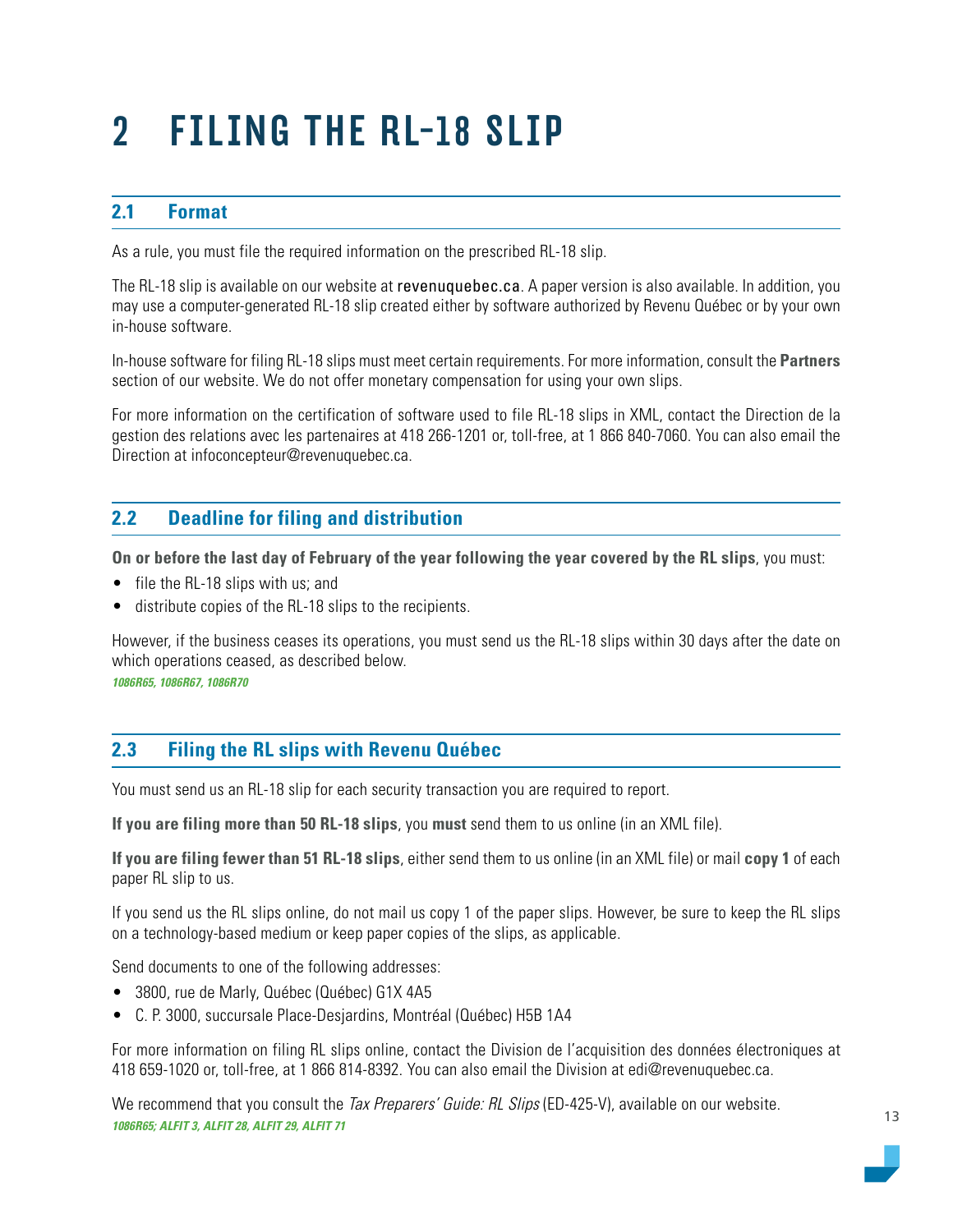## <span id="page-13-0"></span>**2.4 Distributing RL slips to the recipients**

You must send the recipients:

- an RL-18 slip for each securities transaction (i.e. an RL-18 slip showing the information for a single securities transaction); or
- a consolidated RL-18 slip showing the information for **multiple** securities transactions, if you file the RL-18 slips online in an XML file.

If you choose to send the recipients consolidated RL-18 slips, you cannot include information for the following securities transactions on them:

- an exchange of securities if the FMV of the security received in exchange cannot reasonably be determined (see section 4.2);
- the sale of a security for an unknown owner if you paid the owner the proceeds of disposition of the security in the year (see section 4.3.2).

In the above cases, you must send the recipients an RL-18 slip for each transaction.

There are a number of options for distributing copies of the RL slips to the recipients. If you distribute paper RL slips, you must give each recipient **copy 2** of the slip in person or send it by mail or by some other means. You may send the RL slip to a recipient electronically, but only if you obtain the recipient's prior consent (in writing or electronically). Recipients must clearly state their consent to receiving the RL-18 slip electronically and that their consent will remain valid until they inform you of their intent to revoke it. Furthermore, you must inform the recipient of how they can revoke their consent.

When you file RL slips electronically, you must:

- protect the personal information of the recipients;
- be able to check the identity of every person who gives their consent; and
- make sure that the information on the RL slip cannot be modified.

*1086R70*

## **2.5 Amending or cancelling an RL slip**

To amend or cancel an RL slip that has already been filed online, follow the instructions in guide ED-425-V. You can file amended or cancelled RL-18 slips online.

## **2.5.1 Amending an RL slip**

To amend a paper RL slip, file a new corrected slip with the word "Modifié" on it, the letter "A" in box 10 and, in the box marked "N° du dernier relevé transmis," the number shown in the upper right-hand corner of the slip you wish to amend.

If you send us an amended RL-18 slip, you can send the recipient:

- an amended RL-18 slip showing the information for a single securities transaction; or
- an amended consolidated RL-18 slip that includes only the information on the RL-18 slips you sent us that have the letter "A" in box 10.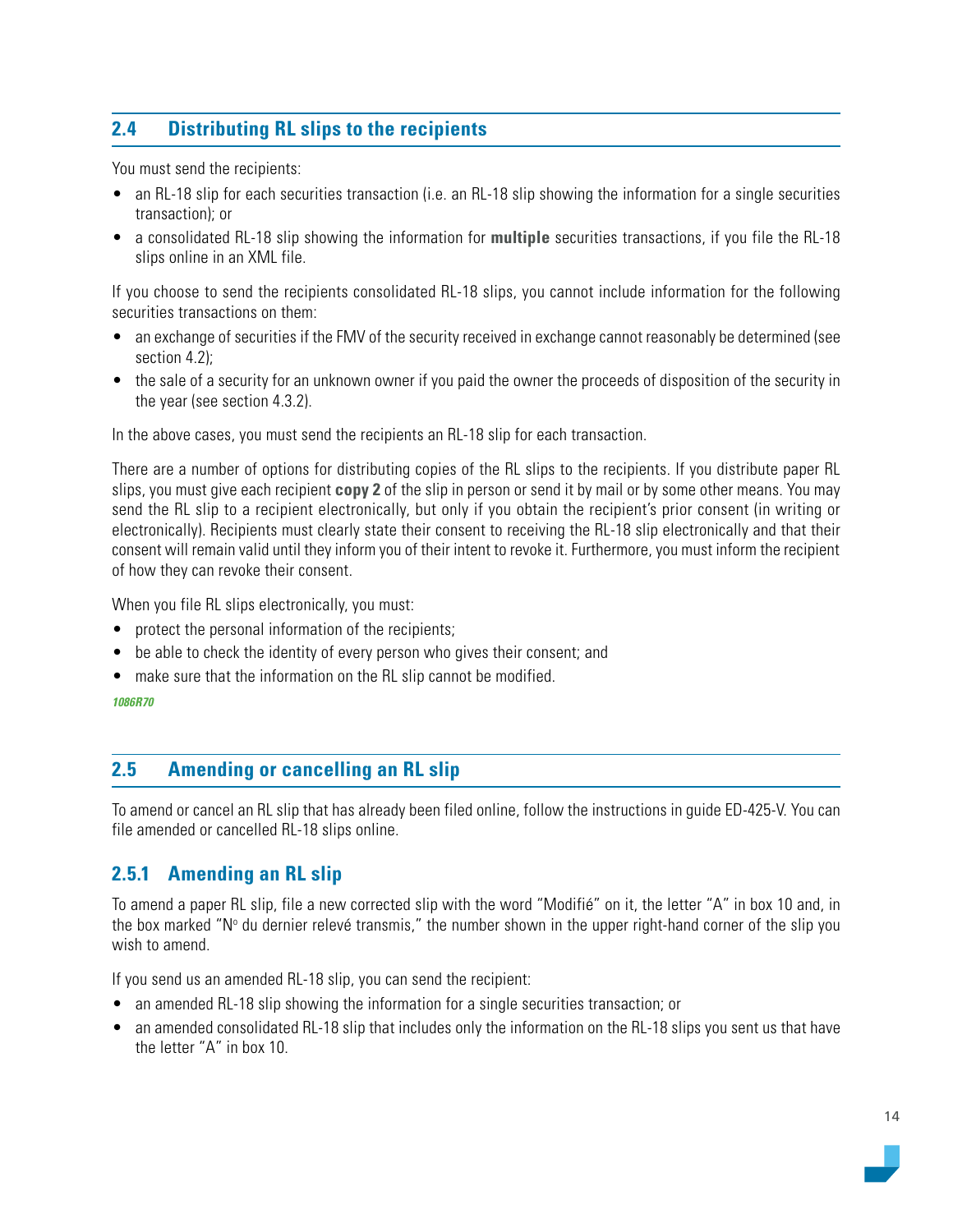## <span id="page-14-0"></span>**2.5.2 Cancelling an RL slip**

To cancel a paper RL slip, make a photocopy of the slip, write "Annulé" on it and enter the letter "D" in box 10. Make sure that the number shown in the upper right-hand corner of the slip is legible on the photocopy before you file it.

You must send both us and the recipient a cancelled RL-18 slip and a new original RL-18 slip showing the information for a single securities transaction if you cancel an RL-18 slip for one of the following reasons:

- the recipient's first and last name or business name, or the name of the trust are wrong;
- the second recipient's first name, last name or social insurance number are wrong.

If you send us a cancelled RL-18 for any other reason, you can send the recipient:

- a cancelled RL-18 slip with the information for a single securities transaction; or
- a cancelled consolidated RL-18 slip that includes only the information on the RL-18 slips you sent us that have the letter "D" in box 10.

## **2.6 Penalties**

Under the Tax Administration Act, you are liable to a penalty if you:

- file the RL-18 slip late;
- fail to use online filing when filing more than 50 RL-18 slips.

If you fail to provide required information on an RL-18 slip, you are liable to a penalty of \$100. However, this penalty will not be applied if you made reasonable efforts to identify a recipient but were unable to do so. *TAA 59, 59.0.0.3, 59.0.0.4, 59.0.2*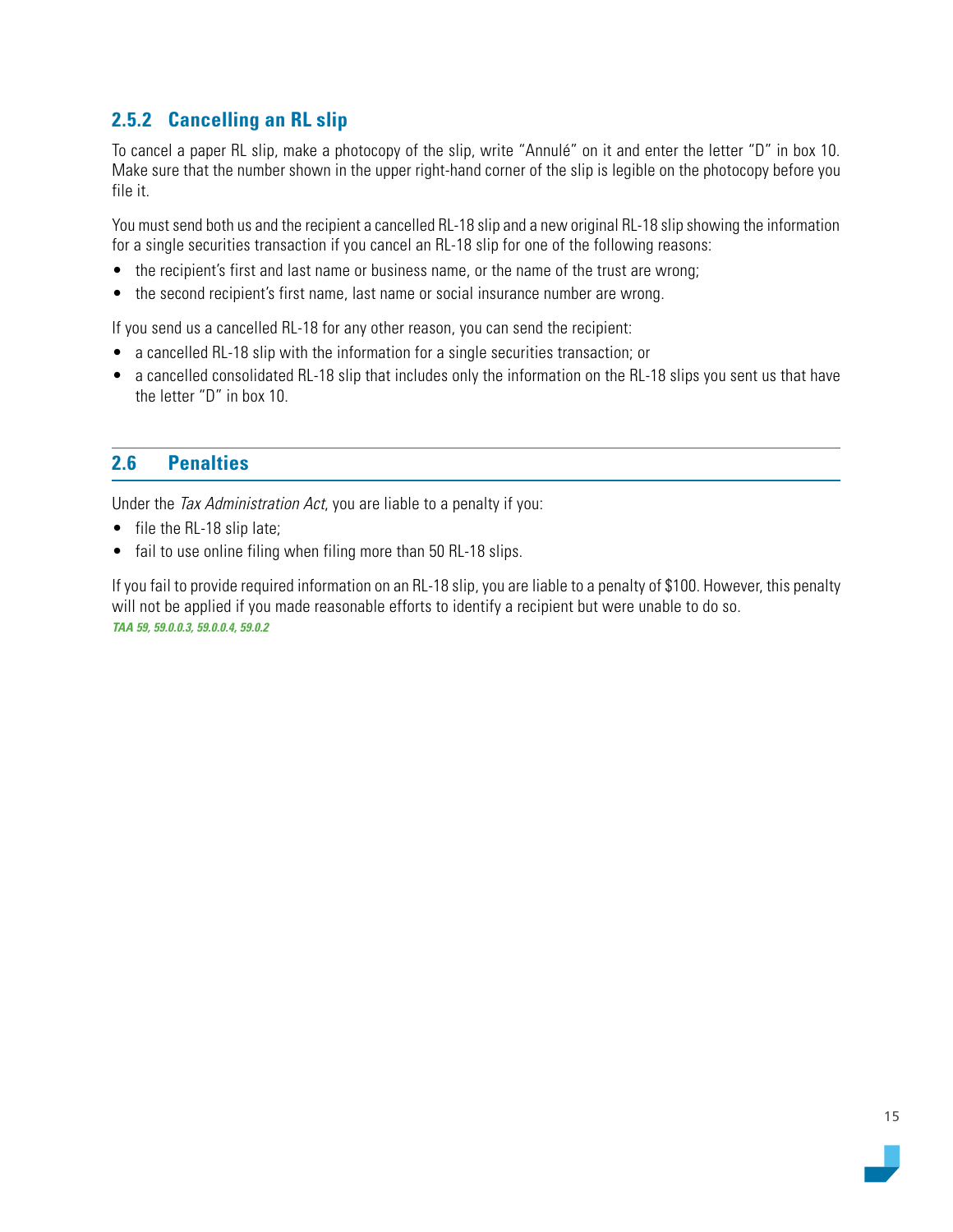## <span id="page-15-0"></span>3 COMPLETING THE RL-18 SLIP

## **3.1 Box marked "Année"**

Enter the calendar year in which the transaction took place.

## **3.2 Box marked "No du dernier relevé transmis"**

If you are amending a slip, enter the number of the slip you wish to amend. For more information, see section 2.5.

## **3.3 Box 10 – RL-slip code**

Enter "R" for an original slip, "A" for an amended slip and "D" for a cancelled slip.

## **3.4 Box 11 – Type of recipient**

Enter one of the following codes to identify the person for whom the transaction was made:

- "1" for an individual;
- "2" for the holder of a joint account;
- "3" for a corporation;
- "4" for another type of recipient (such as a trust, association, partnership or investment club).

## **3.5 Box 12 – Recipient's social insurance number or identification number**

If the recipient is an individual, enter his or her social insurance number. If you are reporting a transaction for a security that is jointly owned by a number of individuals, enter the social insurance number of only one of the individuals.

Individuals must provide their social insurance number to any person required to file an RL slip in their name. Individuals who do not have a social insurance number must contact Service Canada in order to obtain one. Omitting the number may result in a penalty for both the individual and the person required to file the slip.

If the recipient is not an individual, enter the entity's identification number or Québec enterprise number (NEQ).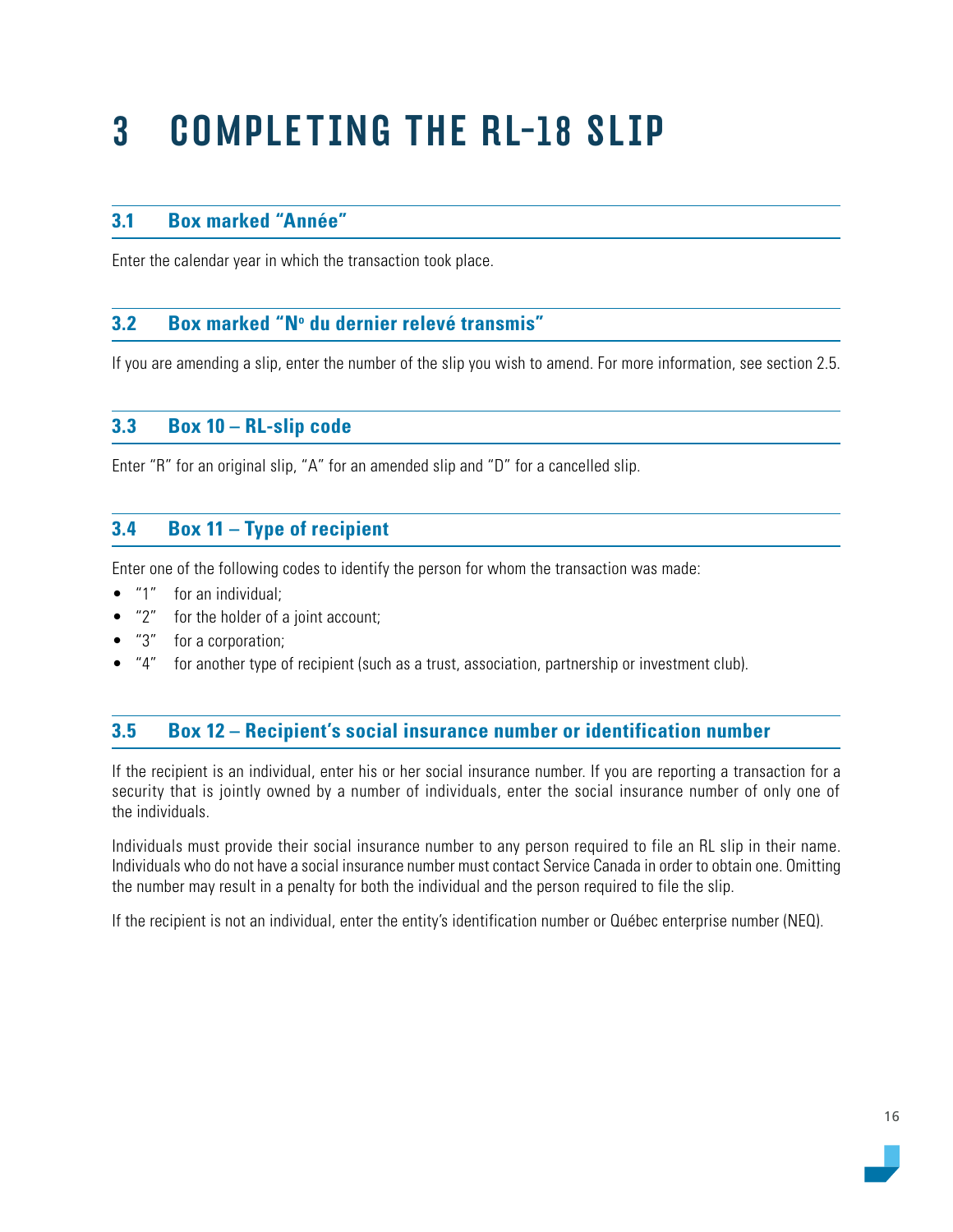## <span id="page-16-0"></span>**3.6 Box 13 – Currency code**

If the amount in box 21 is in a foreign currency, enter the currency code using International Standard ISO 4217.

Use the alphabetic currency code rather than the numeric one. The following are examples of ISO 4217 alphabetic codes:

- USD United States, dollar
- JPY Japan, yen
- HKD Hong Kong, dollar
- EUR European Union, euro
- GBP United Kingdom, pound sterling

You must also enter "200" in one of the blank boxes for additional information, followed by the full name of the currency (for example, United States dollar).

### **3.7 Box 14 – Date**

Enter the month and day of the transaction. Do not enter the year. For example, if the transaction took place on May 17, enter "05 17." If you are reporting, as a single transaction, two or more transactions made in the year that involved identical securities and the same recipient, enter "12 31" (December 31).

## **3.8 Box 15 – Type code of securities**

Specify the type of security using one of the following codes:

| <b>BON</b>       | Bond ("Obligation")                                                                                     | <b>WTS</b>      | Warrant ("Bon de souscription")                                                                                                                  |
|------------------|---------------------------------------------------------------------------------------------------------|-----------------|--------------------------------------------------------------------------------------------------------------------------------------------------|
| <b>B01</b>       | A bulk transaction in bonds for which the                                                               | <b>FUT</b>      | Futures ("Opération à terme")                                                                                                                    |
|                  | quantity cannot be determined                                                                           | <b>UNT</b>      | Unit ("Unité")                                                                                                                                   |
| <b>BLA</b> or    |                                                                                                         | <b>MET</b>      | Precious metals ("Métaux précieux")                                                                                                              |
| <b>ELN</b>       | Linked notes ("Billets liés")                                                                           | <b>MSC</b>      | Miscellaneous ("Divers")                                                                                                                         |
| <b>RTS</b>       | Right ("Droit d'achat")                                                                                 | 0 <sub>PC</sub> | Option contract ("Contrat d'option")                                                                                                             |
| <b>DEN</b>       | Commodity ("Denrée")                                                                                    | <b>MFT</b>      | Units in a mutual fund trust or investment                                                                                                       |
| <b>SHS</b>       | Share ("Action")                                                                                        |                 | fund trust ("Participation dans une fiducie de                                                                                                   |
| D <sub>O</sub> B | Bearer debt obligation                                                                                  |                 | fonds commun de placement ou dans une                                                                                                            |
|                  | ("Titre de créance au porteur")                                                                         |                 | fiducie de fonds d'investissement")                                                                                                              |
| <b>DO1</b>       | A bulk transaction in debt obligations in<br>bearer form for which the quantity cannot be<br>determined | PTI             | Publicly traded interest in a trust or partnership<br>("Participation, négociée sur le marché, dans<br>une fiducie ou une société de personnes") |

If you use the codes corresponding to those in field 35A of International Standard ISO 15022, you can enter them in box 15.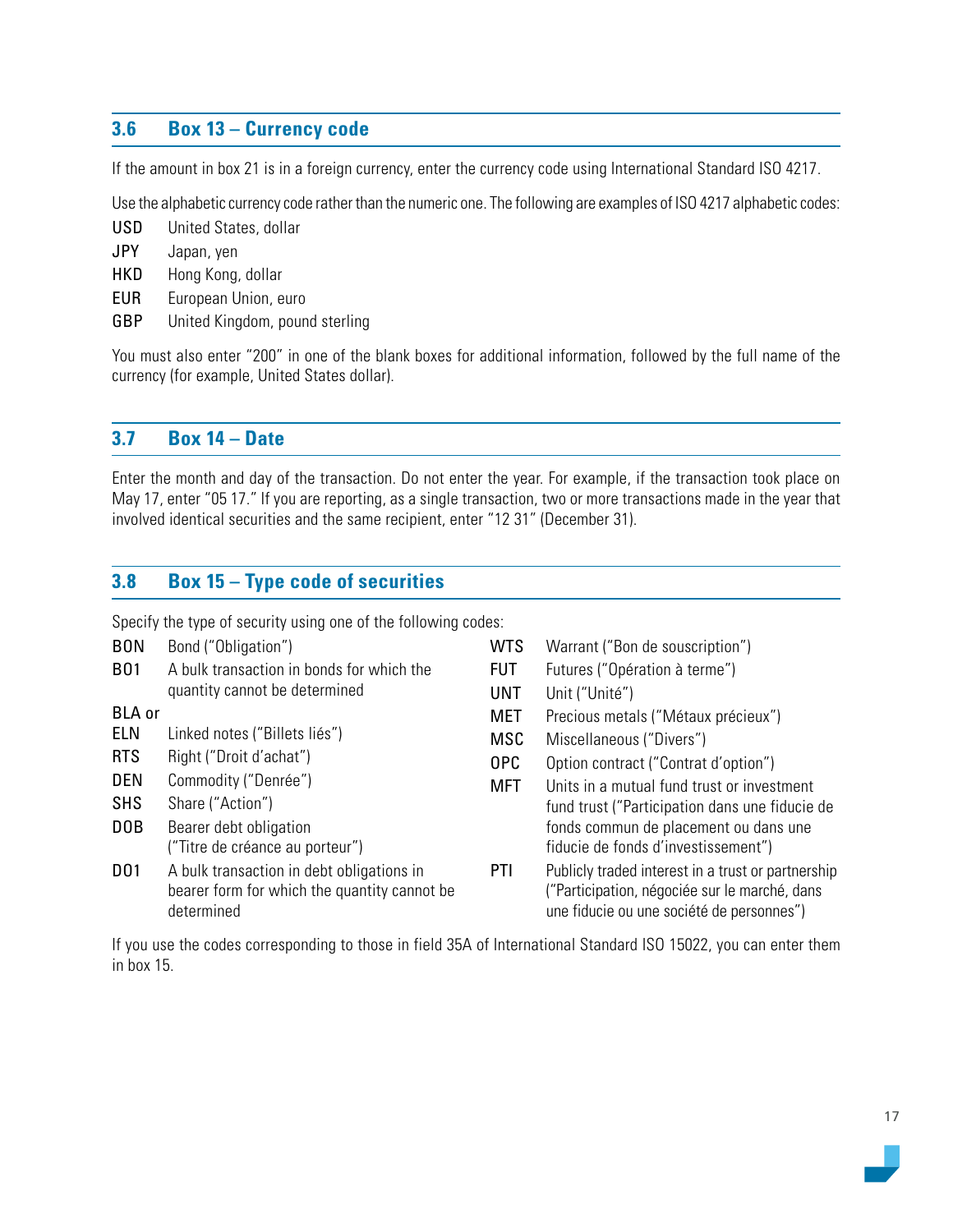## <span id="page-17-0"></span>**3.9 Box 16 – Quantity of securities**

Enter the quantity of securities involved in the transaction.

The quantity must be entered in units applicable to the type of security involved. For instance, if you are reporting a transaction involving gold, specify the quantity in ounces.

## **3.10 Box 17 – Identification of securities**

Describe the type of security involved in the transaction (for example, Treasury bill, banker's acceptance, share of XYZ Corporation Inc. or bearer debt obligation).

## **3.11 Box 18 – Identification number (ISIN or CUSIP number)**

If the securities are identified by an ISIN (International Securities Identification Number) or by a CUSIP (Committee on Uniform Security Identification Procedures) number, enter the number in box 18; otherwise, leave the box blank.

#### **3.12 Box 19 – Face value**

If the security represents a debt (generally a bond), enter its face value. In most cases, the value is indicated on the document itself and is the amount to be repaid at maturity.

Leave this box blank if the security does not have a face value, as in the case of transactions involving gold or commodities.

## **3.13 Box 20 – Cost or book value**

Enter the cost or book value of the security. Do not enter the FMV or the proceeds of disposition.

The cost or book value is the total amount paid to purchase a security, including any transaction charges related to the purchase, adjusted for reinvested distributions, returns of capital and corporate reorganizations.

Recipients need this amount to calculate the adjusted cost base (ACB) in order to determine the capital gains (or losses) to report in their income tax return.

#### **3.14 Box 21 – Proceeds of disposition or settlement amounts**

Enter either:

- the total amount paid or credited to the recipient **minus** any brokerage fees (see section 4.1 if the amount is in a foreign currency); or
- the FMV of the security the recipient received in exchange, if it can reasonably be determined (otherwise, see section 4.2).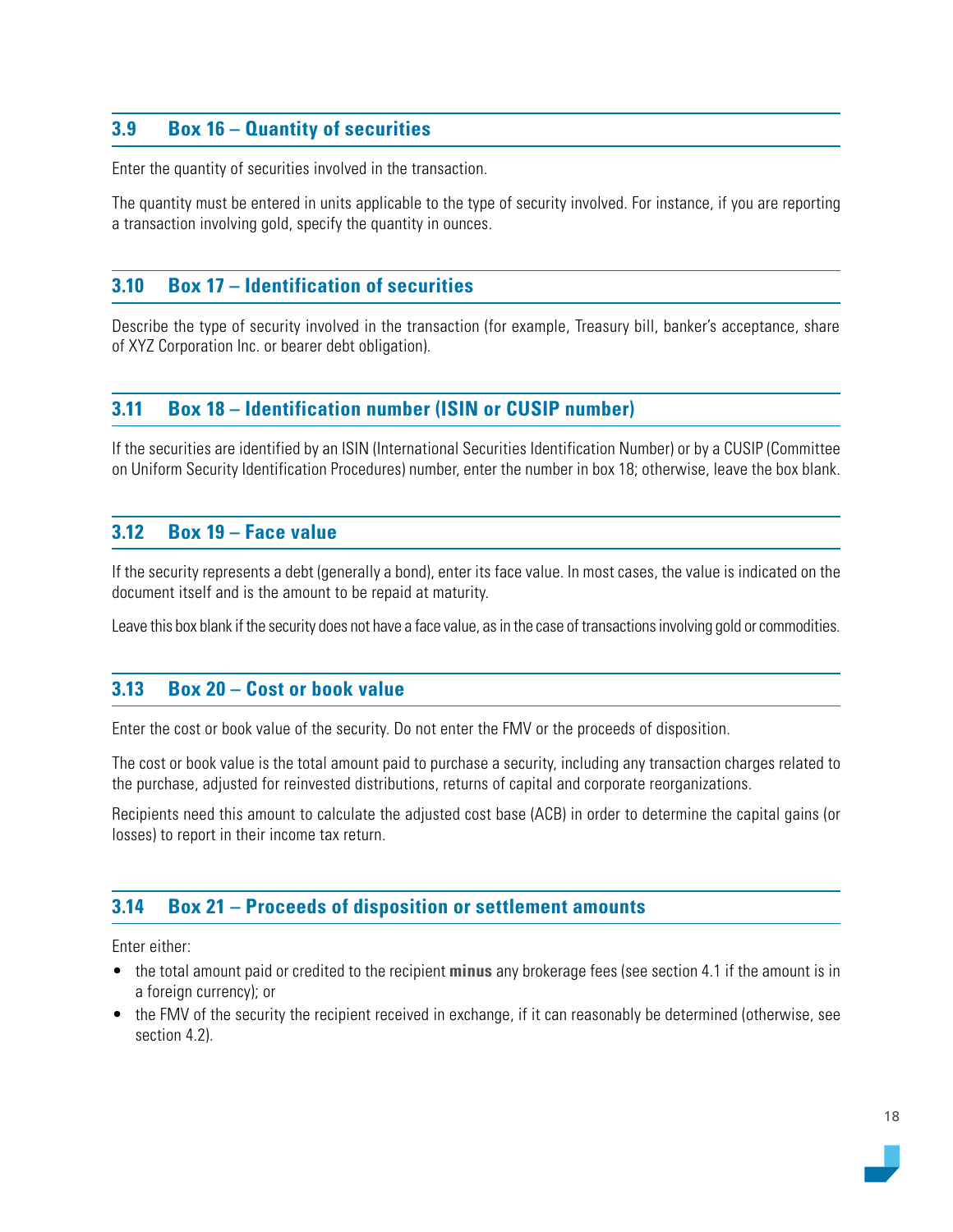<span id="page-18-0"></span>The amount entered in box 21 must not include:

- interest paid or credited to the recipient, such as interest from linked notes (that interest must be reported on an RL-3 slip);
- bank fees (recipients can deduct these fees when calculating the capital gain or loss to enter on their income tax return).

A negative amount can be entered in box 21 only if the code FUT ("opération à termes") or OPC ("contrat d'option") is entered in box 15.

#### **Example 1**

A \$10,000 Treasury bill is disposed of before it matures, and the bearer receives \$9,500. Enter \$10,000 in box 19 and \$9,500 in box 21.

#### **Example 2**

A \$15,000 discount bond is redeemed before its maturity date. The bondholder receives an amount of \$10,480 in exchange, as follows:

| Principal                                            |        | \$10,000 |  |
|------------------------------------------------------|--------|----------|--|
| Accrued interest                                     | $^{+}$ | \$500    |  |
| Gross proceeds                                       |        | \$10,500 |  |
| Bank charges                                         |        | \$20     |  |
| Net proceeds                                         |        | \$10,480 |  |
| Enter the principal of \$10,000 in box 21.           |        |          |  |
| Report the accrued interest (\$500) on an RL-3 slip. |        |          |  |

## **3.15 Box 22 – Code for type of securities received in exchange**

If the recipient receives other securities as total or partial consideration for the security disposed of and the FMV of those securities cannot reasonably be determined, enter the code of the securities received in exchange. See section 3.8 for information on the codes that must be entered in box 22.

## **3.16 Box 23 – Quantity of securities received in exchange**

If the recipient receives other securities as total or partial consideration for the security disposed of and the FMV of those securities cannot reasonably be determined, enter the quantity of the securities received in exchange.

## **3.17 Box 24 – Identification of securities received in exchange**

If the recipient receives other securities as total or partial consideration for the security disposed of and the FMV of those securities cannot reasonably be determined, describe the securities received in exchange.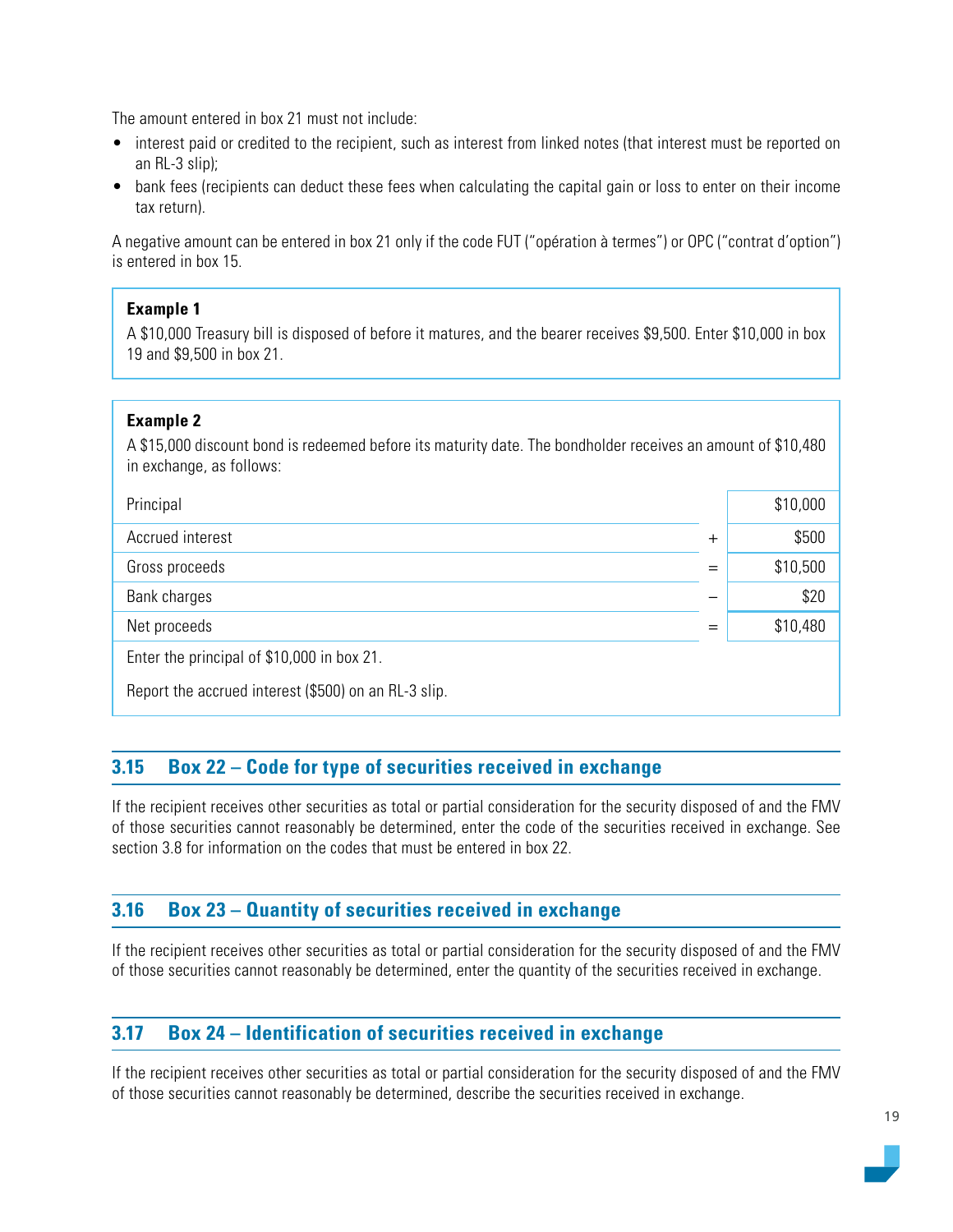## <span id="page-19-0"></span>**3.18 Box marked "Indicateur"**

Enter:

- the letter "C" for a consolidated RL-18 slip showing information for multiple securities transactions;
- the letter "U" for an RL-18 slip showing information for a single securities transaction.

For more information about sending recipients the RL-18 slip, see section 2.4.

## **3.19 Additional information**

If you must provide additional information, enter a code in one of the blank boxes of the slip, followed by the corresponding amount or information.

**Example 202 1 400,68**

The table below lists and describes the codes you can enter on an RL-18 slip and gives the corresponding section of the guide.

#### TABLE Additional information

| Code | <b>Description</b>                        |       |
|------|-------------------------------------------|-------|
| 200  | Name of the currency used                 | 3.3   |
| 201  | Unclaimed proceeds of disposition account | 4.3.2 |
| 202  | Income tax withheld                       | 4.3.2 |

## **3.20 Identification**

## **3.20.1 Recipient**

If the recipient is an individual, in the space marked "Nom et adresse du bénéficiaire," print the last name, followed by the first name and initials, and the last known address (including the postal code). In the case of a transaction involving a jointly owned security, also enter the first name, last name and social insurance number of the second recipient.

If the RL-18 slip is issued to a trust, corporation, association, investment club, etc., enter the trust name, trade name or business name, as applicable. Do not enter the name of the authorized signee.

## **3.20.2 Trader or dealer in securities**

On each RL-18 slip, enter the name and full address of the trader or dealer in securities in the space marked "Nom et adresse du négociant ou courtier en valeurs mobilières."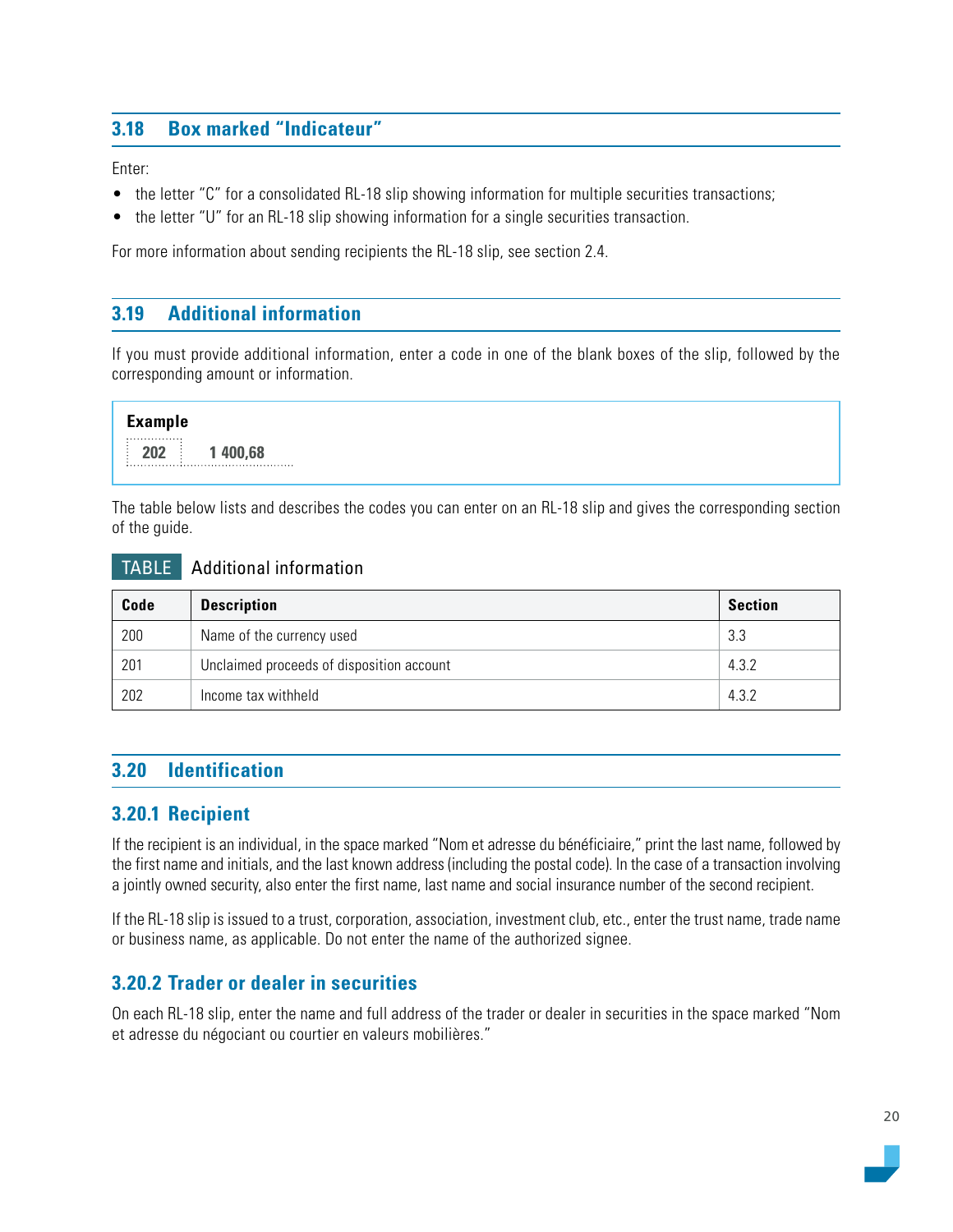## <span id="page-20-0"></span>4 SPECIAL CASES

## **4.1 Proceeds of disposition in a foreign currency**

You must enter amounts in Canadian dollars on the RL-18 slip. To convert amounts in a foreign currency to Canadian dollars, use the exchange rate in effect at the time of the transaction or an average exchange rate that includes the period during which the transaction took place. See the Bank of Canada website for the exchange rate.

The proceeds of disposition in a foreign currency are generally converted into Canadian dollars before they are credited to the recipient's account. However, some recipients have foreign currency accounts and prefer to convert the balance of their account into Canadian dollars themselves.

If the proceeds of disposition in a foreign currency are credited to the recipient's foreign currency account, you must enter:

- the name of the foreign currency in box 13;
- the proceeds of disposition in box 21;
- code 200 in one of the blank boxes for additional information, followed by the full name of the foreign currency (see section 3.6).

If you choose to send the recipient a consolidated RL-18 slip, you must send the recipient a separate consolidated RL-18 slip for each currency (for example, one consolidated RL-18 slip for securities transactions in Canadian dollars and a second slip for securities transactions in U.S. dollars).

## **4.2 Proceeds of disposition received following the exchange of securities**

## **4.2.1 FMV of the security received in exchange can be determined**

If the recipient received another security in exchange for a security he or she disposed of, and the FMV of the security received in exchange can reasonably be determined, enter it in box 21. Leave boxes 22, 23 and 24 blank.

You can send the recipient an RL-18 slip for each transaction of this type. You can also choose to enter information about the transaction on a consolidated RL-18 slip. See section 2.4.

## **4.2.2 FMV of the security received in exchange cannot be determined**

If the recipient received another security in exchange for a security he or she disposed of and the FMV of the security received in exchange **cannot** reasonably be determined, leave box 21 blank. Complete boxes 22, 23 and 24.

You must send the recipient an RL-18 slip for each transaction of this type. Do not enter information about the transaction on a consolidated RL-18 slip.

#### **Example**

XYZ Corporation Inc. redeems one of its bonds for 20 ounces of gold. The FMV of the gold cannot reasonably be determined.

You must enter:

- "MET" in box 22 (the security type code for the gold received in exchange for the bonds);
- "20 ONCES" in box 23 (the quantity of gold received in exchange);
- "OR" in box 24 (the description of the security received in exchange).

Do not enter anything in box 21.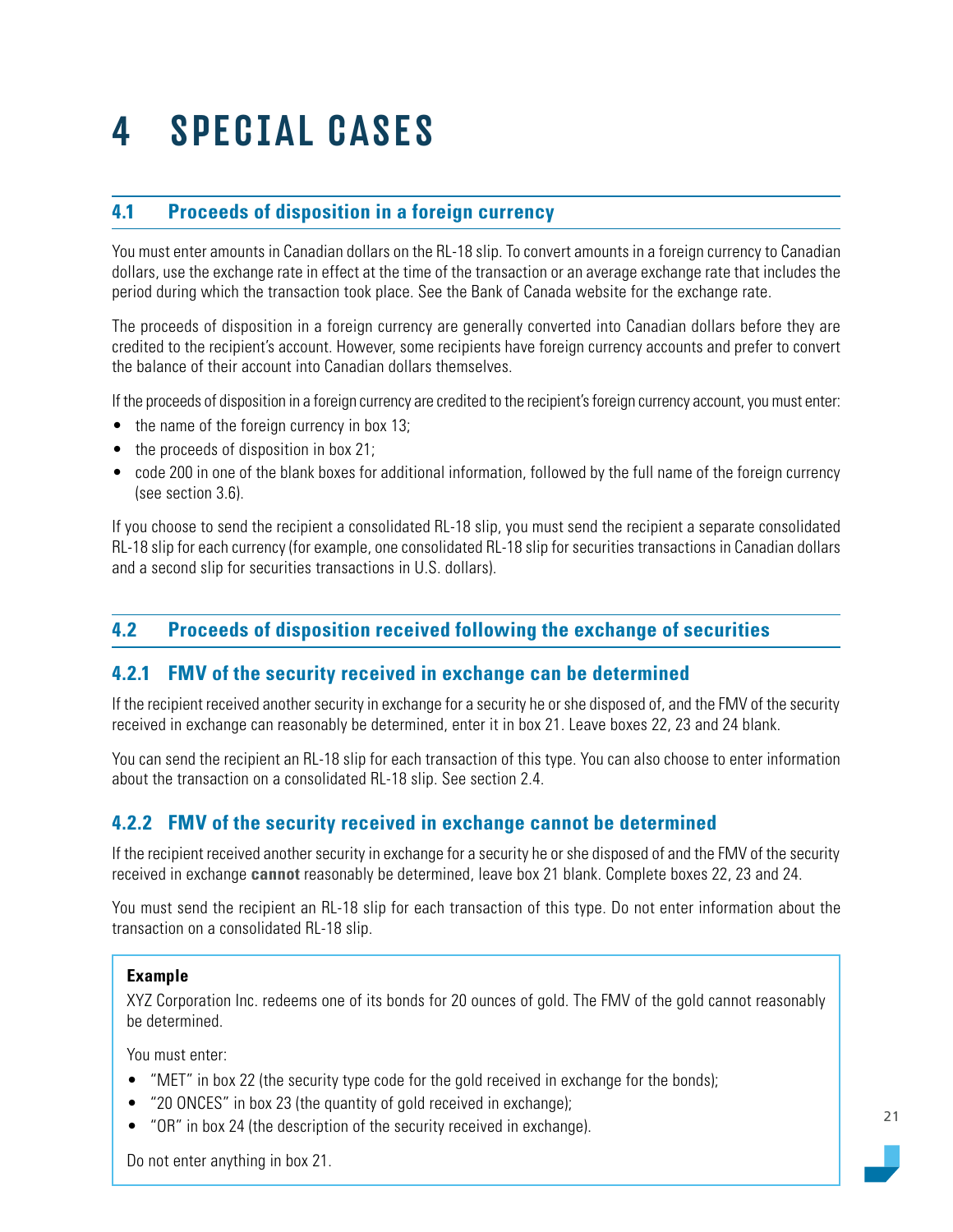## <span id="page-21-0"></span>**4.3 Unclaimed proceeds of disposition**

Unclaimed proceeds of disposition are proceeds of disposition that a trader or dealer in securities receives in a taxation year for a person (the beneficial owner) who remains unknown at the end of the next taxation year.

## **4.3.1 Remittance of income tax withheld**

A trader or dealer in securities that still holds unclaimed proceeds of disposition at the end of the taxation year following the year in which the proceeds were received must withhold income tax from these amounts. The income tax must correspond to 15% of the amount by which the proceeds of disposition exceed the expenses incurred by the trader or dealer for the disposition of the security (provided the expenses were not deducted from the trader's or dealer's income).

*1019*

The income tax withheld must be remitted to us within 60 days after the end of the taxation year following the taxation year in which the trader or dealer received the proceeds of disposition.

#### **Example**

The taxation year of a trader or dealer in securities ends on March 31. During the taxation year, the trader or dealer receives proceeds of disposition of \$20,000 for an unknown beneficial owner.

If the beneficial owner is still unknown on March 31 of the current taxation year, the trader or dealer must withhold \$3,000 in income tax (\$20,000  $\times$  15%) with respect to the transaction, and remit the amount to us by May 31 of the following taxation year.

If the income tax withheld is remitted late, the trader or dealer must pay interest, calculated as prescribed by regulation, for the period from the date on which the remittance was due to the date on which it is actually made.

A trader or dealer that does not remit the amounts withheld is liable to a penalty.

## **4.3.2 Unclaimed proceeds of disposition subsequently paid out**

A trader or dealer in securities must file an RL-18 slip if the proceeds of disposition of a security are paid to a beneficial owner that was unknown at the time of the transaction.

The trader or dealer must file an RL-18 slip with respect to the amounts paid for the year in which the transaction took place.

If, in the same year, previously unclaimed proceeds of disposition received in more than one calendar year are paid by the trader or dealer to the same recipient, a separate RL-18 slip must be completed for each calendar year in which the trader or dealer received the proceeds of disposition.

The amount of income tax withheld must be entered on the RL-18 slip. Enter "202" in one of the blank boxes, followed by the amount.

Also enter "201" in another blank box with the note "Versement" (payment).

The recipient of the amount must report the transactions for the year in which they actually took place and may apply for a credit for the income tax withheld.

The trader or dealer must send the recipient an RL-18 slip for each transaction and cannot enter the information for these transactions on a consolidated RL-18 slip.